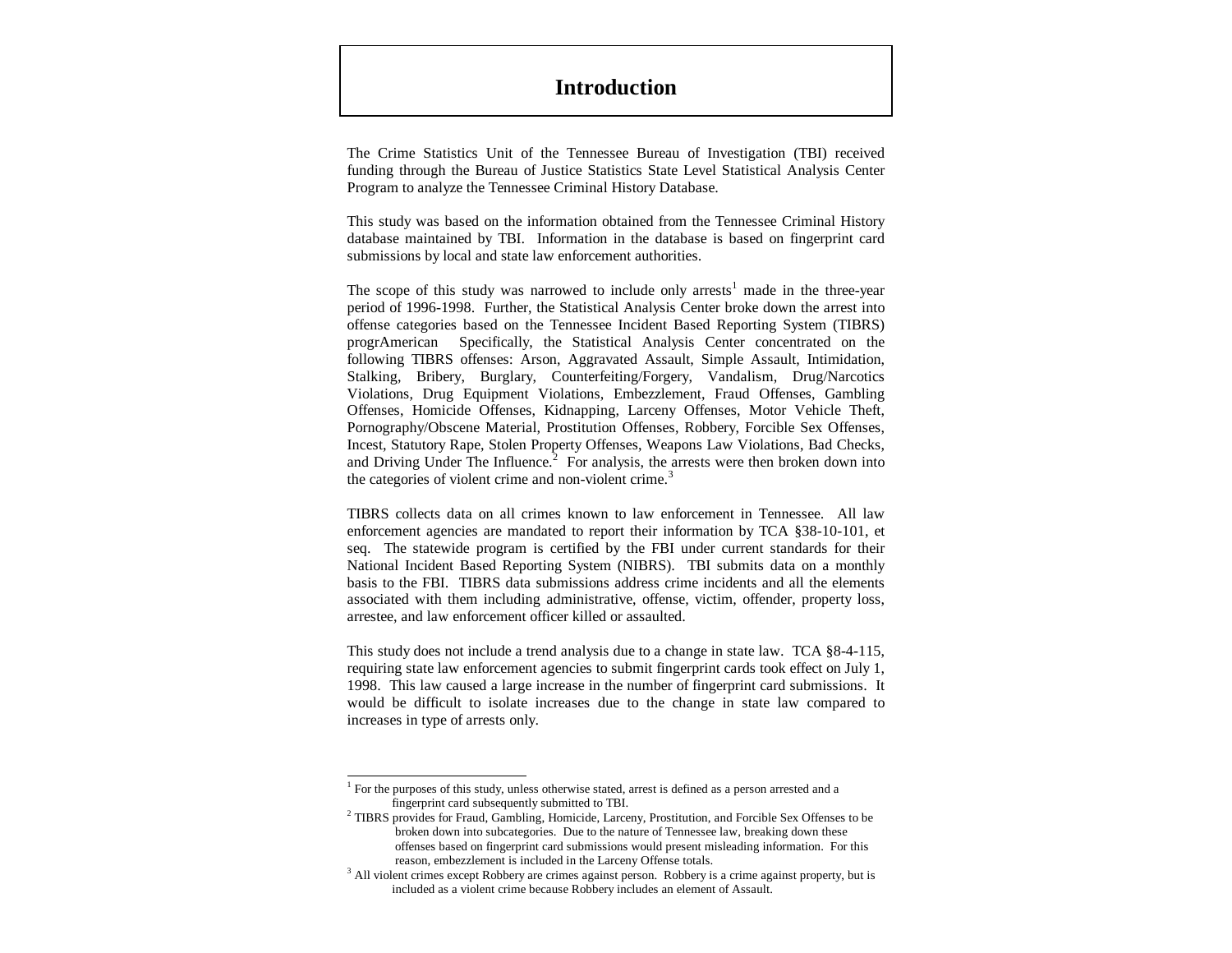Table 1 indicates that 88.7% of arrests in Tennessee from 1996 to 1998 were for nonviolent crimes.

| <b>Total Arrests by Type</b>                       |         |        |  |  |  |
|----------------------------------------------------|---------|--------|--|--|--|
| % of Total Arrests<br><b>Total Arrests</b><br>Type |         |        |  |  |  |
| Violent Crime                                      | 63,035  | 11.3%  |  |  |  |
| Non-violent Crime                                  | 493.803 | 88.7%  |  |  |  |
| All Crime                                          | 556.838 | 100.0% |  |  |  |

#### **Table 1**

Table 2 indicates that 77.23% of all offenders arrested were either white males or black males.

| <b>Total Arrests by Race/Sex</b> |                      |                    |  |  |
|----------------------------------|----------------------|--------------------|--|--|
| Race/Sex                         | <b>Total Arrests</b> | % of Total Arrests |  |  |
| Asian Female                     | 154                  | 0.03%              |  |  |
| Asian Male                       | 637                  | 0.11%              |  |  |
| <b>Black Female</b>              | 49,061               | 8.81%              |  |  |
| <b>Black Male</b>                | 217,658              | 39.09%             |  |  |
| American Indian Female           | 59                   | 0.01%              |  |  |
| American Indian Male             | 88                   | 0.02%              |  |  |
| White Female                     | 75,885               | 13.63%             |  |  |
| White Male                       | 212,384              | 38.14%             |  |  |
| Unknown Race-Female              | 138                  | 0.02%              |  |  |
| Unknown Race-Male                | 536                  | 0.10%              |  |  |
| Unknown Race & Sex               | 238                  | 0.04%              |  |  |

**Table 2**

Figure 1 indicates that 1% of all offenders arrested were under the age of 18.



**Figure 1**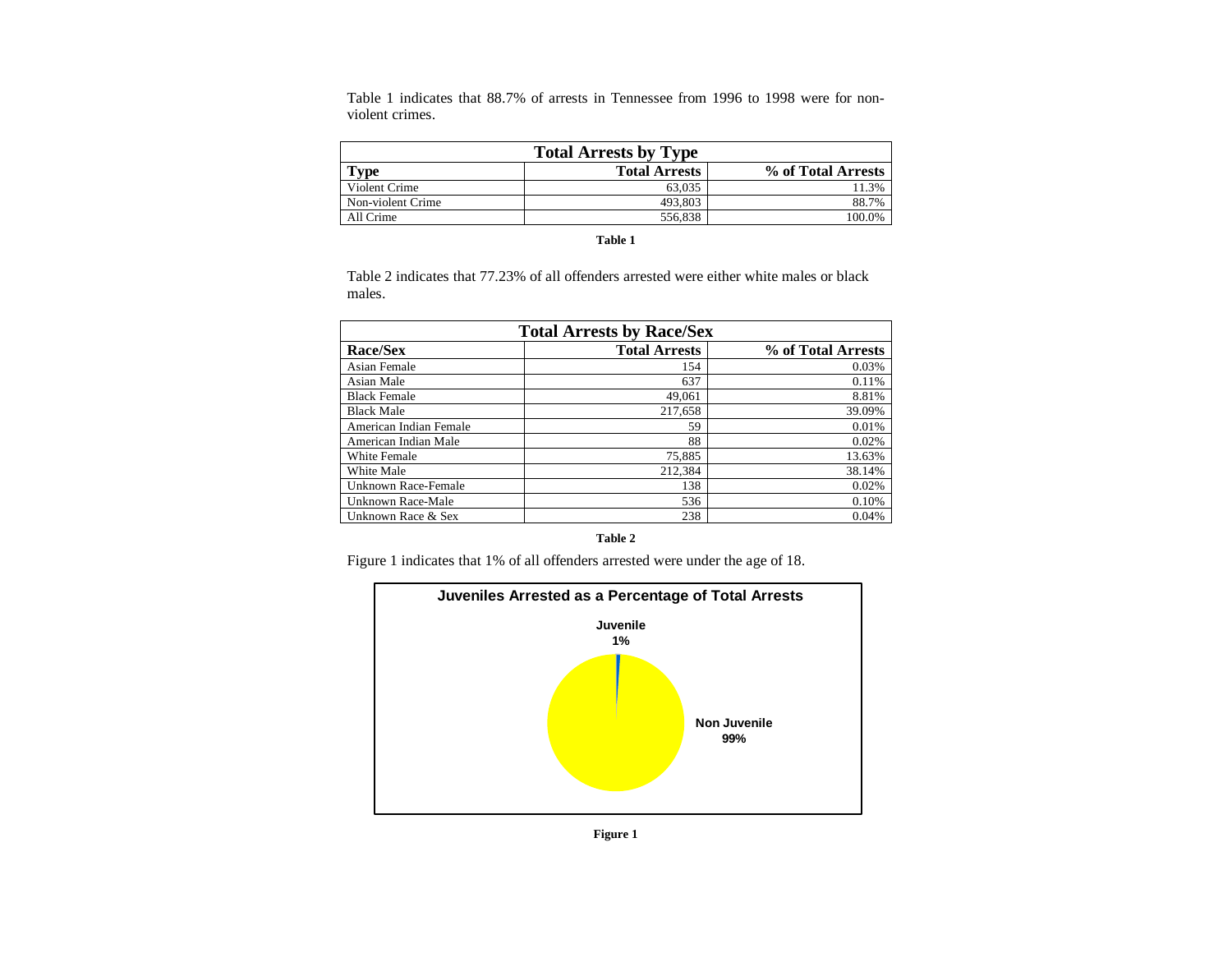# **Executive Summary**

- $\triangleright$  From 1996 to 1998, 556,838 arrests were made in Tennessee on one of the TIBRS offenses used in this study. $4$ 
	- Of those 556,838 arrests, 5,556 (1%) were juvenile offenders.
- $\triangleright$  A total of 63,035 arrests were made on violent crime offenses.<sup>5</sup>
	- This was 11.3% of all arrests made in Tennessee between 1996 and 1998.
	- Aggravated Assault comprised 63.0% of all violent crime arrests.
	- Juvenile offenders comprised 2.2% of all violent crime arrests.
- $\triangleright$  A total of 68,210 arrests were made on non-violent crimes against person.<sup>6</sup>
	- This was 12.2% of all arrests made in Tennessee between 1996 and 1998.
	- Simple Assault accounted for 91.7% of all arrests for non-violent crime against person.
- $\triangleright$  A total of 207,584 arrests were made on non-violent crimes against property.<sup>7</sup>
	- This was 37.3% of all arrests made in Tennessee between 1996 and 1998.
	- Larceny Offenses comprised 40.6% of all arrests made on non-violent crimes against property.
	- Juvenile offenders accounted for 1.3% of all arrests made on non-violent crimes against property.
- $\triangleright$  A total of 218,009 arrests were made on crimes against society.
	- Crimes against society comprised  $39.2\%$  of all arrests in Tennessee from 1996 to 1998.<sup>8</sup>
	- Nearly half (48.0%) of all arrests for crimes against society were for Drug/Narcotics Violations.
	- Drug/Narcotics Violations had the most arrests on any category (104,603) or 18.8% of all arrests made.
- $\triangleright$  The offenses with the highest percentage of juvenile offenders were
	- Pornography/Obscene Material (15.4% of all arrests)
	- Motor Vehicle Theft (5.0% of all arrests)
	- Homicide Offenses (3.8% of arrests made)

 $\overline{a}$ 

<sup>&</sup>lt;sup>4</sup> For a list of these offenses, see page 3.

<sup>&</sup>lt;sup>5</sup> For a list of violent crimes, see page 7.

<sup>6</sup> For a list of non-violent offenses against person, see page 8.

<sup>&</sup>lt;sup>7</sup> For a list of non-violent crimes against property, see page 10.

<sup>&</sup>lt;sup>8</sup> For a list of crimes against society, see page 14.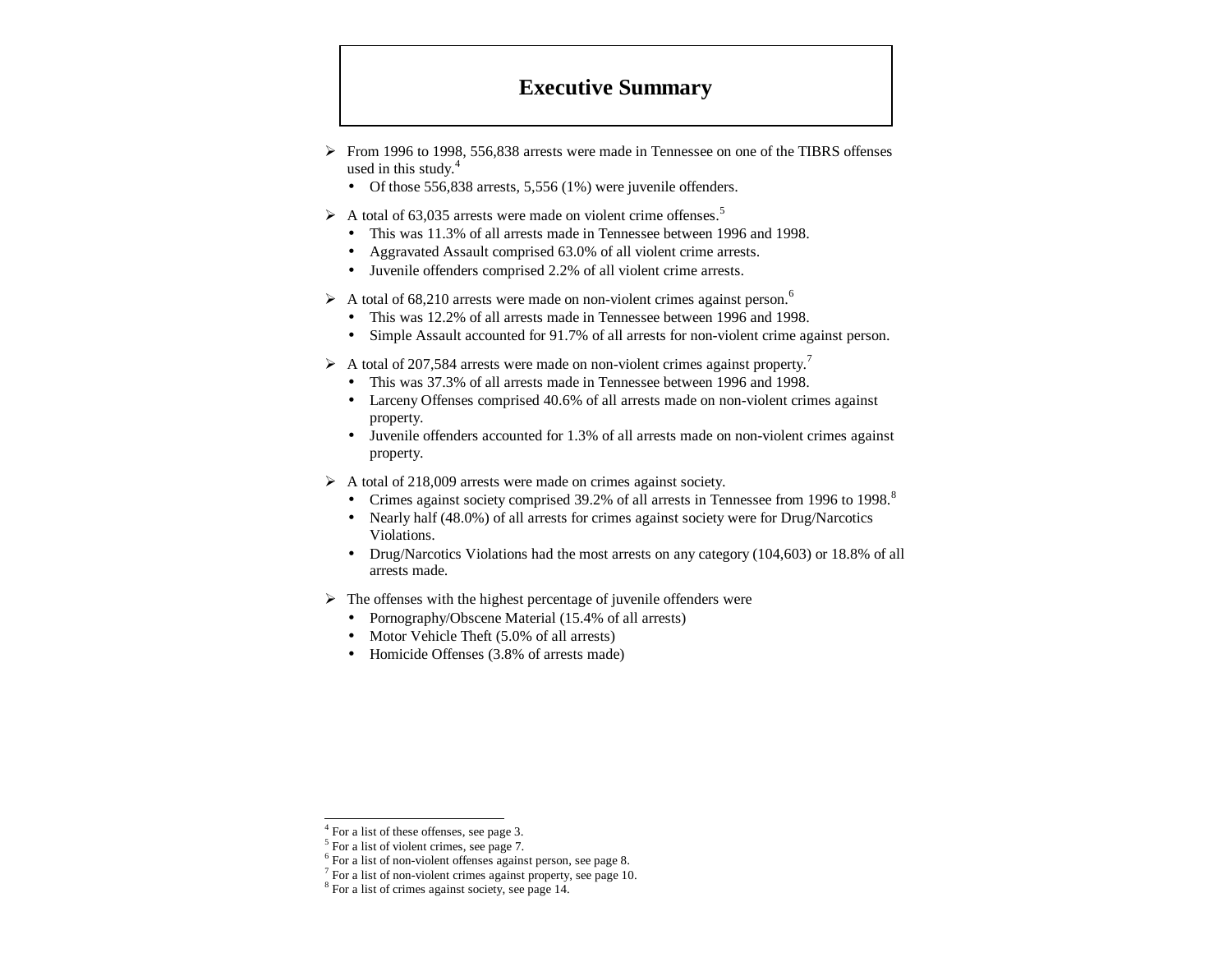# **Violent Crime**

Under TIBRS guidelines, Aggravated Assault, Forcible Sex Offenses, Homicide Offenses, Kidnapping, and, Robbery comprise the Violent Crime Index. Sixty-three thousand thirty-five (63,035) arrests were made for Violent Crimes between 1996 and 1998 in Tennessee. Violent Crimes comprised 11.3% of all arrests.

Table three indicates that Aggravated Assault was the offense with the greatest percentage of arrests (63%).

| <b>Violent Crime by Offense</b>                                   |        |       |  |  |  |
|-------------------------------------------------------------------|--------|-------|--|--|--|
| <b>Total Arrests</b><br>% of all Violent Crime Arrests<br>Offense |        |       |  |  |  |
| <b>Aggravated Assault</b>                                         | 39.714 | 63.0% |  |  |  |
| Forcible Sex Offenses                                             | 4.234  | 6.7%  |  |  |  |
| Homicide                                                          | 2.663  | 4.2%  |  |  |  |
| Kidnapping                                                        | 1.726  | 2.7%  |  |  |  |
| Robbery                                                           | 14.698 | 23.4% |  |  |  |

| <b>Violent Crimes by Race/Sex</b> |                                     |                                 |                |            |                |
|-----------------------------------|-------------------------------------|---------------------------------|----------------|------------|----------------|
| Race/Sex                          | <b>Aggravated</b><br><b>Assault</b> | Forcible<br><b>Sex Offenses</b> | Homicide       | Kidnapping | <b>Robbery</b> |
| American<br><b>Indian Female</b>  | $\Omega$                            | $\Omega$                        | $\Omega$       | $\Omega$   | $\Omega$       |
| American<br>Indian Male           | 6                                   |                                 |                | $\Omega$   | $\Omega$       |
| Asian Female                      | 21                                  | 4                               | $\Omega$       |            |                |
| Asian Male                        | 58                                  | 19                              | 15             | 11         | 21             |
| <b>Black Female</b>               | 5,127                               | 18                              | 155            | 63         | 1,217          |
| <b>Black Male</b>                 | 18,341                              | 2,104                           | 1,683          | 991        | 10,474         |
| White Female                      | 2,693                               | 43                              | 151            | 66         | 589            |
| White Male                        | 13,410                              | 2,049                           | 656            | 591        | 2,375          |
| Unknown<br>Female                 | 6                                   | $\Omega$                        | $\Omega$       | $\Omega$   | $\overline{c}$ |
| Unknown Male                      | 37                                  | 6                               | $\overline{c}$ | 3          | 4              |
| Unknown Race<br>& Sex             | 15                                  | $\Omega$                        | $\Omega$       | $\Omega$   | 9              |
| Totals                            | 39,714                              | 4,234                           | 2,663          | 1,726      | 14,698         |

**Table 3**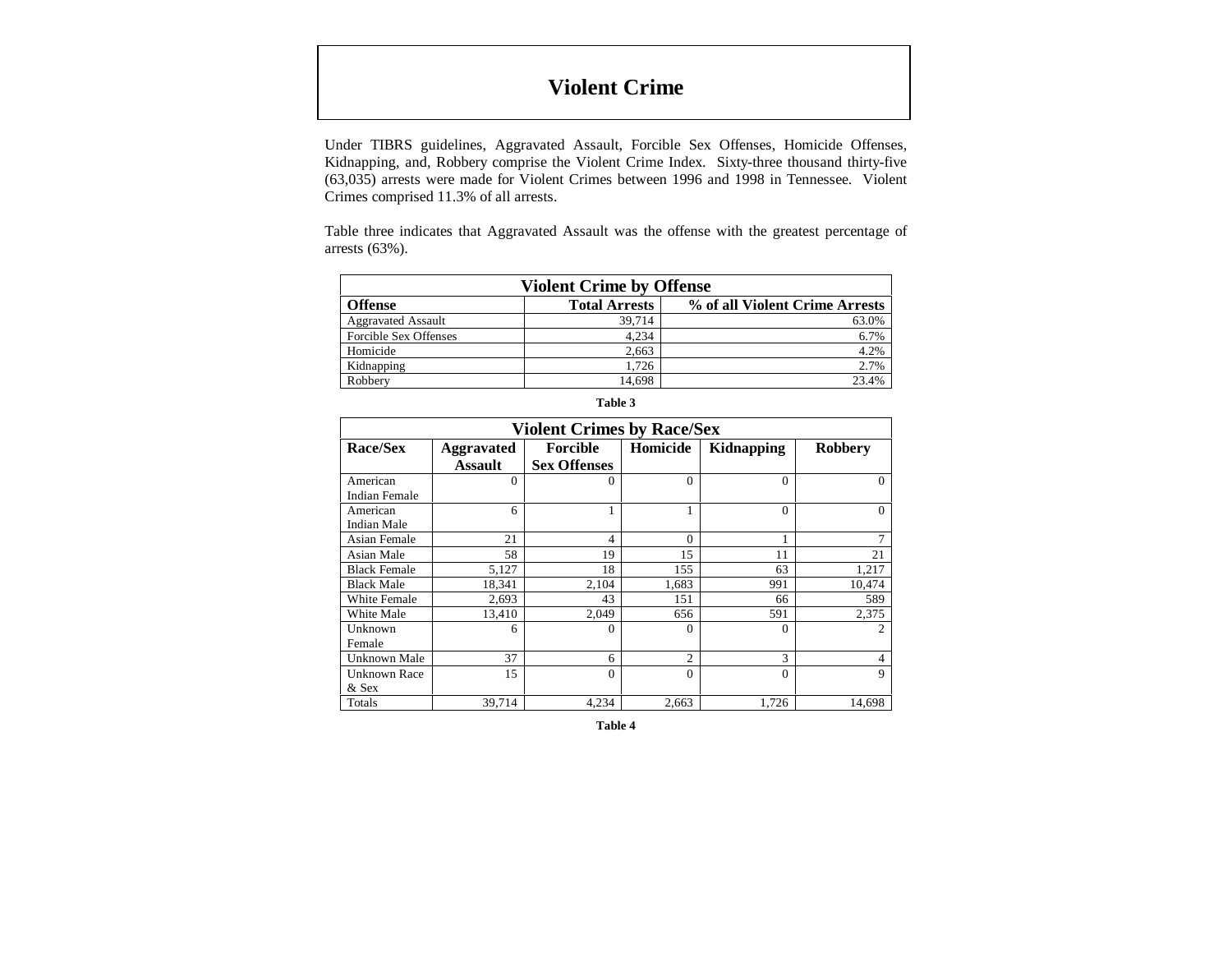Table 5 indicates that the average age for the offenders of violent crimes ranges from 27 to 33.

| <b>Average Age of Violent Crime</b><br><b>Offenders by Offense</b> |                    |  |  |
|--------------------------------------------------------------------|--------------------|--|--|
| <b>Offense</b>                                                     | <b>Average Age</b> |  |  |
| <b>Aggravated Assault</b>                                          | 32                 |  |  |
| Forcible Sex Offenses                                              | 33                 |  |  |
| Homicide                                                           | 28                 |  |  |
| Kidnapping                                                         | 29                 |  |  |
| Robbery                                                            | 27                 |  |  |

#### **Table 5**

Table 6 indicates the following:

- $\triangleright$  Juveniles committed 2.2% of all violent crimes
- $\triangleright$  The violent crime with the highest percentage of juvenile offenders was Homicide (3.8%)
- > The violent crimes involving lowest percentage of juvenile offenders were Aggravated Assault and Forcible Sex Offenses (1.6%)

| <b>Juvenile Violent Crime by Offense</b> |                      |                         |                                                             |  |
|------------------------------------------|----------------------|-------------------------|-------------------------------------------------------------|--|
| <b>Offense</b>                           | <b>Total Arrests</b> | <b>Juvenile Arrests</b> | % of all Juvenile<br>Arrests vs. All<br><b>Arrests Made</b> |  |
| <b>Aggravated Assault</b>                | 39,714               | 635                     | 1.6%                                                        |  |
| Forcible Sex Offenses                    | 4,234                | 68                      | 1.6%                                                        |  |
| Homicide                                 | 2,663                | 102                     | 3.8%                                                        |  |
| Kidnapping                               | 1,726                | 54                      | 3.1%                                                        |  |
| Robbery                                  | 14,698               | 500                     | 3.4%                                                        |  |
| Total                                    | 63,035               | 1.359                   | 2.2%                                                        |  |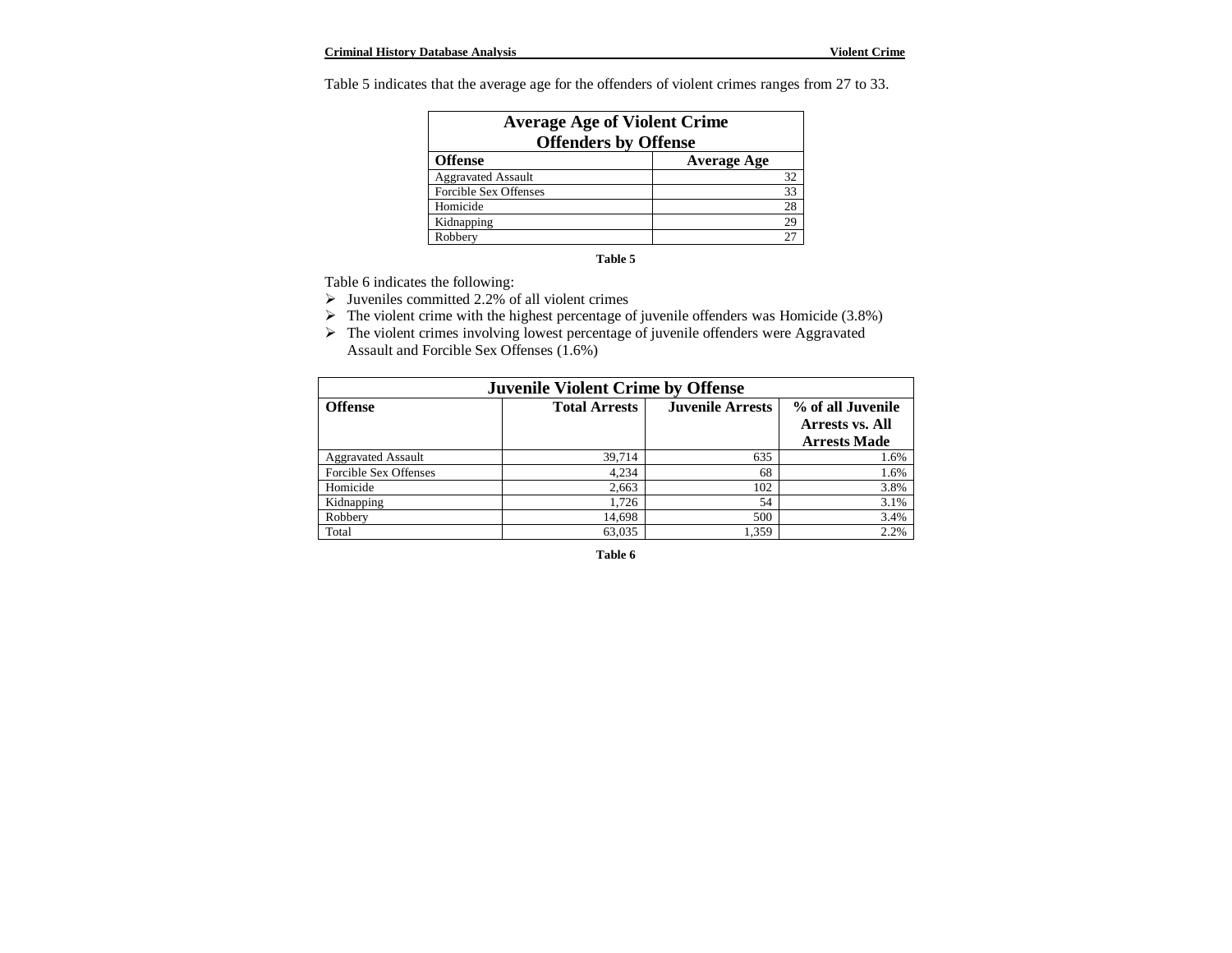# **Non-violent Crimes Against Person**

Non-violent crimes against person include the TIBRS offenses of:

- 1. Incest
- 2. Intimidation
- 3. Simple Assault
- 4. Stalking
- 5. Statutory Rape

There were 68,210 arrests made in Tennessee for non-violent crimes against person from 1996- 1998. Non-violent crimes against person comprised 12.2% of all arrests made.

Table 7 indicates that over 90% of all arrests for non-violent crimes against person were made for Simple Assaults.

| <b>Non-violent Crime Against Person by Offense</b> |                      |                                                             |  |  |
|----------------------------------------------------|----------------------|-------------------------------------------------------------|--|--|
| <b>Offense</b>                                     | <b>Total Arrests</b> | % of all non-violent Crime<br><b>Against Person Arrests</b> |  |  |
| Incest                                             | 134                  | 0.2%                                                        |  |  |
| Intimidation                                       | 3.130                | 4.6%                                                        |  |  |
| Simple Assault                                     | 62.573               | 91.7%                                                       |  |  |
| Stalking                                           | 1,632                | 2.4%                                                        |  |  |
| <b>Statutory Rape</b>                              | 741                  | 1.1%                                                        |  |  |

| <b>Non-violent Crime Against Person by Race/Sex</b> |               |                     |                                 |                 |                          |
|-----------------------------------------------------|---------------|---------------------|---------------------------------|-----------------|--------------------------|
| Race/Sex                                            | <b>Incest</b> | <b>Intimidation</b> | <b>Simple</b><br><b>Assault</b> | <b>Stalking</b> | <b>Statutory</b><br>Rape |
| American<br><b>Indian Female</b>                    | $\theta$      | $\Omega$            | 25                              | $\Omega$        | $\Omega$                 |
| American<br>Indian Male                             | $\Omega$      | $\Omega$            | 13                              | $\Omega$        | 0                        |
| Asian Female                                        | $\Omega$      | 1                   | 22                              | $\Omega$        | $\mathbf{0}$             |
| Asian Male                                          | $\theta$      | 5                   | 68                              | $\Omega$        | 3                        |
| <b>Black Female</b>                                 | $\theta$      | 307                 | 4,315                           | 56              | 10                       |
| <b>Black Male</b>                                   |               | 580                 | 20,229                          | 395             | 311                      |
| White Female                                        | 7             | 743                 | 7,607                           | 193             | 42                       |
| White Male                                          | 126           | 1,489               | 30,188                          | 982             | 374                      |
| Unknown                                             | $\Omega$      | 2                   | 9                               | $\Omega$        | $\Omega$                 |
| Female                                              |               |                     |                                 |                 |                          |
| Unknown Male                                        | $\Omega$      | 3                   | 73                              | 5               |                          |
| <b>Unknown Race</b><br>& Sex                        | $\Omega$      | $\Omega$            | 24                              |                 | $\Omega$                 |
| Total                                               | 134           | 3.130               | 62,753                          | 1,632           | 741                      |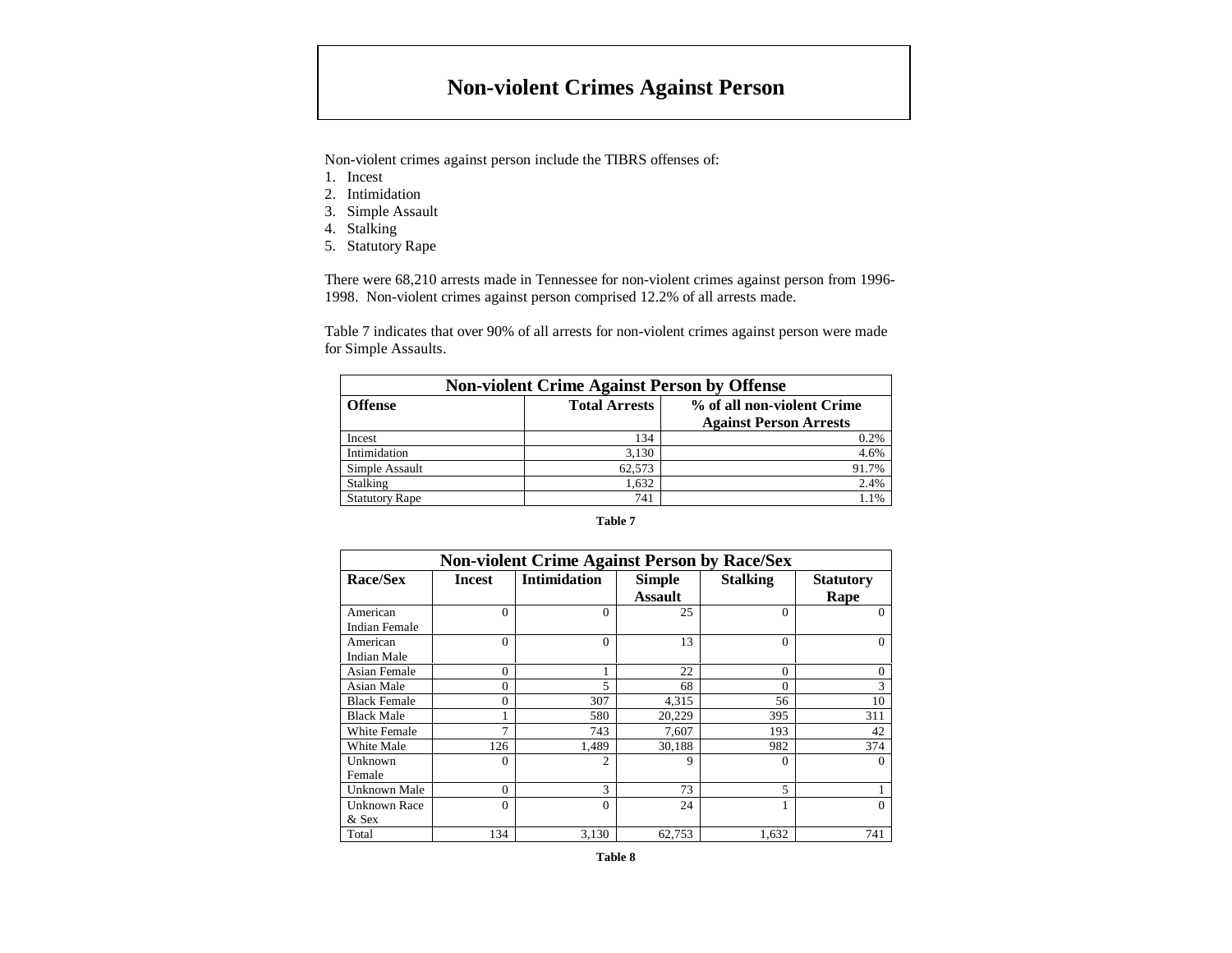Table 9 indicates that the average age for the offenders of non-violent against person crimes ranges from 27 to 36.

| <b>Average Age of Non-violent Crime Against</b> |                    |  |  |
|-------------------------------------------------|--------------------|--|--|
| <b>Person Offenders by Offense</b>              |                    |  |  |
| <b>Offense</b>                                  | <b>Average Age</b> |  |  |
| Incest                                          | 36                 |  |  |
| Intimidation                                    | 32                 |  |  |
| Simple Assault                                  | 32                 |  |  |
| Stalking                                        | 34                 |  |  |
| <b>Statutory Rape</b>                           | 27                 |  |  |

**Table 9**

Table 10 indicates the following:

- $\triangleright$  Juveniles committed 0.2% of all non-violent crimes against person
- > The non-violent crime against person with the highest percentage of juvenile offenders was Incest (1.5%)
- $\triangleright$  The non-violent crimes against person involving lowest percentage of juvenile offenders were Stalking and Statutory Rape (0.1%)

| <b>Juvenile Non-violent Crime Against Person by Offense</b> |                      |                         |                                                                    |  |
|-------------------------------------------------------------|----------------------|-------------------------|--------------------------------------------------------------------|--|
| <b>Offense</b>                                              | <b>Total Arrests</b> | <b>Juvenile Arrests</b> | % of all Juvenile<br><b>Arrests vs. All</b><br><b>Arrests Made</b> |  |
| Incest                                                      | 134                  | ◠                       | 1.5%                                                               |  |
| Intimidation                                                | 3,130                | q                       | 0.3%                                                               |  |
| Simple Assault                                              | 62.573               | 141                     | 0.2%                                                               |  |
| Stalking                                                    | 1,632                | ◠                       | 0.1%                                                               |  |
| <b>Statutory Rape</b>                                       | 741                  |                         | 0.1%                                                               |  |
| Total                                                       | 68.210               | 155                     | 0.2%                                                               |  |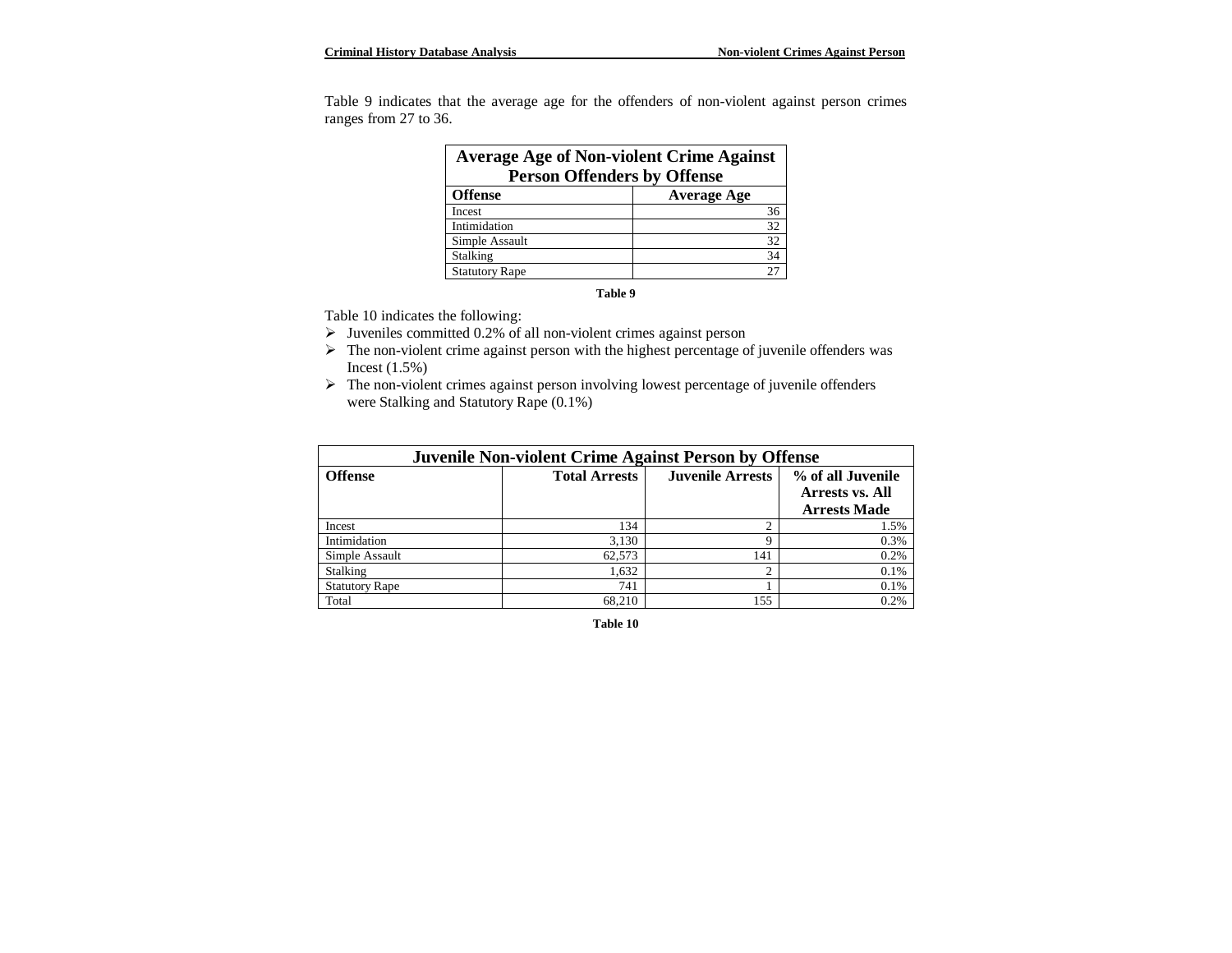# **Non-violent Crimes Against Property**

For the purposes of this study, non-violent property crimes are broken down into the following categories:

- 1. Arson
- 2. Bad Checks
- 3. Bribery
- 4. Burglary
- 5. Counterfeiting/Forgery
- 6. Extortion/Blackmail
- 7. Fraud Offenses
- 8. Larceny Offenses<sup>9</sup>
- 9. Motor Vehicle Theft
- 10. Stolen Property Offenses
- 11. Unauthorized Use of Vehicle<sup>10</sup>
- 12. Vandalism

 $\overline{a}$ 

There were 207,584 arrests made in Tennessee for non-violent crimes against property from 1996 to 1998. Non-violent crimes against property comprised 37.3% of all arrests made.

Table 11 indicates that Larceny (40.6%) comprised the most arrests in Tennessee from 1996- 1998 in the category of non-violent crime against property.

| <b>Non-violent Crime Against Property by Offense</b> |                            |                                 |  |
|------------------------------------------------------|----------------------------|---------------------------------|--|
| <b>Offense</b>                                       | % of all Non-Violent Crime |                                 |  |
|                                                      |                            | <b>Against Property Arrests</b> |  |
| Arson                                                | 1.014                      | 0.5%                            |  |
| <b>Bad Checks</b>                                    | 23.793                     | 11.6%                           |  |
| <b>Bribery</b>                                       | 132                        | 0.0%                            |  |
| Burglary                                             | 31,962                     | 15.4%                           |  |
| Counterfeiting/Forgery                               | 15.010                     | 7.2%                            |  |
| Extortion/Blackmail                                  | 1,569                      | 0.8%                            |  |
| Fraud                                                | 12,242                     | 5.9%                            |  |
| Larceny                                              | 84,252                     | 40.6%                           |  |
| Motor Vehicle Theft                                  | 16,224                     | 7.8%                            |  |
| <b>Stolen Property</b>                               | 2,953                      | 1.4%                            |  |
| Unauthorized Use of Vehicle                          | 144                        | 0.0%                            |  |
| Vandalism                                            | 18.289                     | 8.8%                            |  |

<sup>&</sup>lt;sup>9</sup> Includes the TIBRS Larceny Offenses and Embezzlement.

<sup>&</sup>lt;sup>10</sup> This offense may include Robbery, Motor Vehicle Theft and Larceny-information provided on the fingerprint card submissions did not provide enough information to determine which category would best fit the offense.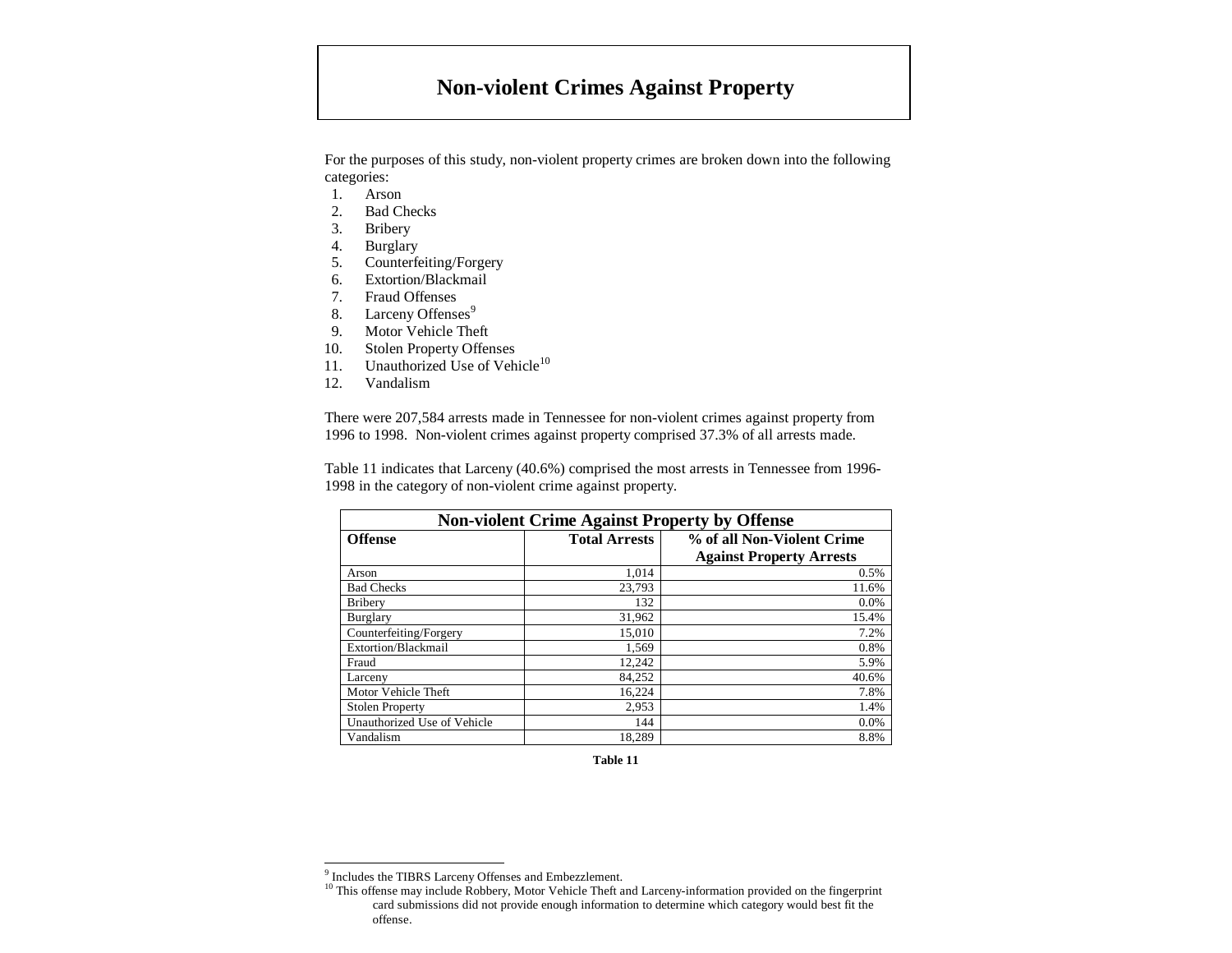| Non-violent Crime Against Property by Race/Sex <sup>11</sup> |              |                             |                |                 |                           |                  |
|--------------------------------------------------------------|--------------|-----------------------------|----------------|-----------------|---------------------------|------------------|
|                                                              | <b>Arson</b> | <b>Bad</b><br><b>Checks</b> | <b>Bribery</b> | <b>Burglary</b> | Counterfeiting<br>Forgery | <b>Extortion</b> |
| American<br><b>Indian Female</b>                             | $\mathbf{0}$ | $\overline{4}$              | $\theta$       | 1               | $\Omega$                  | $\mathbf{0}$     |
| American<br><b>Indian Male</b>                               | $\Omega$     | $\Omega$                    | $\Omega$       | 3               | $\Omega$                  | $\mathbf{0}$     |
| <b>Asian Female</b>                                          | $\mathbf{0}$ | 15                          | $\mathbf{0}$   | 3               | 3                         | $\mathbf{0}$     |
| Asian Male                                                   | $\mathbf{0}$ | 24                          | $\Omega$       | 44              | 19                        | $\mathbf{0}$     |
| <b>Black Female</b>                                          | 121          | 2,675                       | $\overline{c}$ | 1,107           | 2,733                     | $7\phantom{.0}$  |
| <b>Black Male</b>                                            | 312          | 2,692                       | 75             | 15,736          | 3,790                     | 98               |
| <b>White Female</b>                                          | 134          | 9,850                       | 14             | 1,698           | 4,243                     | 12               |
| White Male                                                   | 447          | 8,494                       | 41             | 13,338          | 4,194                     | 1,451            |
| Unknown<br>Female                                            | $\mathbf{0}$ | 9                           | $\Omega$       | $\theta$        | 13                        | $\mathbf{0}$     |
| <b>Unknown Male</b>                                          | $\mathbf{0}$ | 22                          | $\Omega$       | 28              | $\tau$                    | $\mathbf{0}$     |
| <b>Unknown Race</b><br>& Sex                                 | $\Omega$     | 8                           | $\theta$       | $\overline{4}$  | 8                         | 1                |
| Totals                                                       | 1,014        | 23,793                      | 132            | 31,962          | 15,010                    | 1,569            |

<sup>&</sup>lt;sup>11</sup> Due to the number of offenses included in non-violent crime against property, race/sex data is included in Tables 12 & 13.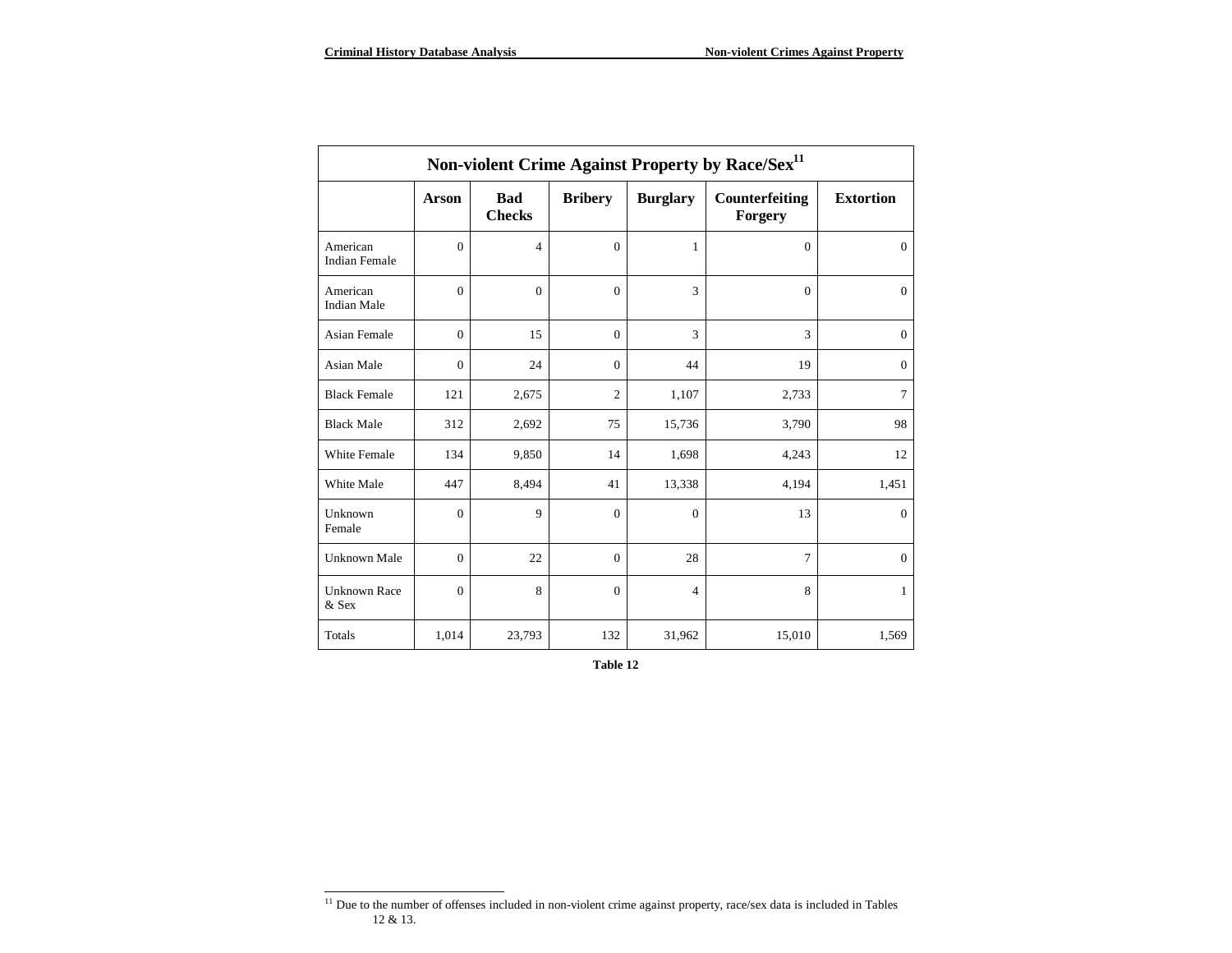| <b>Non-violent Crime Against Property by Race/Sex</b> |              |                |                                                |                                  |                                              |                  |
|-------------------------------------------------------|--------------|----------------|------------------------------------------------|----------------------------------|----------------------------------------------|------------------|
|                                                       | Fraud        | <b>Larceny</b> | <b>Motor</b><br><b>Vehicle</b><br><b>Theft</b> | <b>Stolen</b><br><b>Property</b> | <b>Unauthorized</b><br><b>Use of Vehicle</b> | <b>Vandalism</b> |
| American<br><b>Indian Female</b>                      | $\mathbf{0}$ | 5              | $\mathbf{0}$                                   | $\mathbf{0}$                     | $\mathbf{0}$                                 | 1                |
| American<br><b>Indian Male</b>                        | $\mathbf{0}$ | 13             | $\mathbf{0}$                                   | $\mathbf{0}$                     | $\mathbf{0}$                                 | $\overline{2}$   |
| <b>Asian Female</b>                                   | $\mathbf{0}$ | 38             | 1                                              | $\mathbf{0}$                     | $\mathbf{0}$                                 | $\overline{2}$   |
| Asian Male                                            | 9            | 103            | 41                                             | 8                                | $\overline{0}$                               | 25               |
| <b>Black Female</b>                                   | 1,915        | 11,762         | 1,096                                          | 87                               | 8                                            | 1,107            |
| <b>Black Male</b>                                     | 5,233        | 29,910         | 10,253                                         | 571                              | 38                                           | 3,658            |
| White Female                                          | 2,241        | 15,272         | 1,430                                          | 172                              | 19                                           | 1,159            |
| White Male                                            | 2,819        | 26,990         | 3.374                                          | 2,110                            | 79                                           | 12,303           |
| Unknown<br>Female                                     | 3            | 29             | 1                                              | 1                                | $\mathbf{0}$                                 | 5                |
| Unknown<br>Male                                       | 9            | 82             | 18                                             | 2                                | $\mathbf{0}$                                 | 19               |
| Unknown<br>Race & Sex                                 | 13           | 48             | 10                                             | $\overline{2}$                   | $\mathbf{0}$                                 | 8                |
| Totals                                                | 12,242       | 84,252         | 16,224                                         | 2,953                            | 144                                          | 18,289           |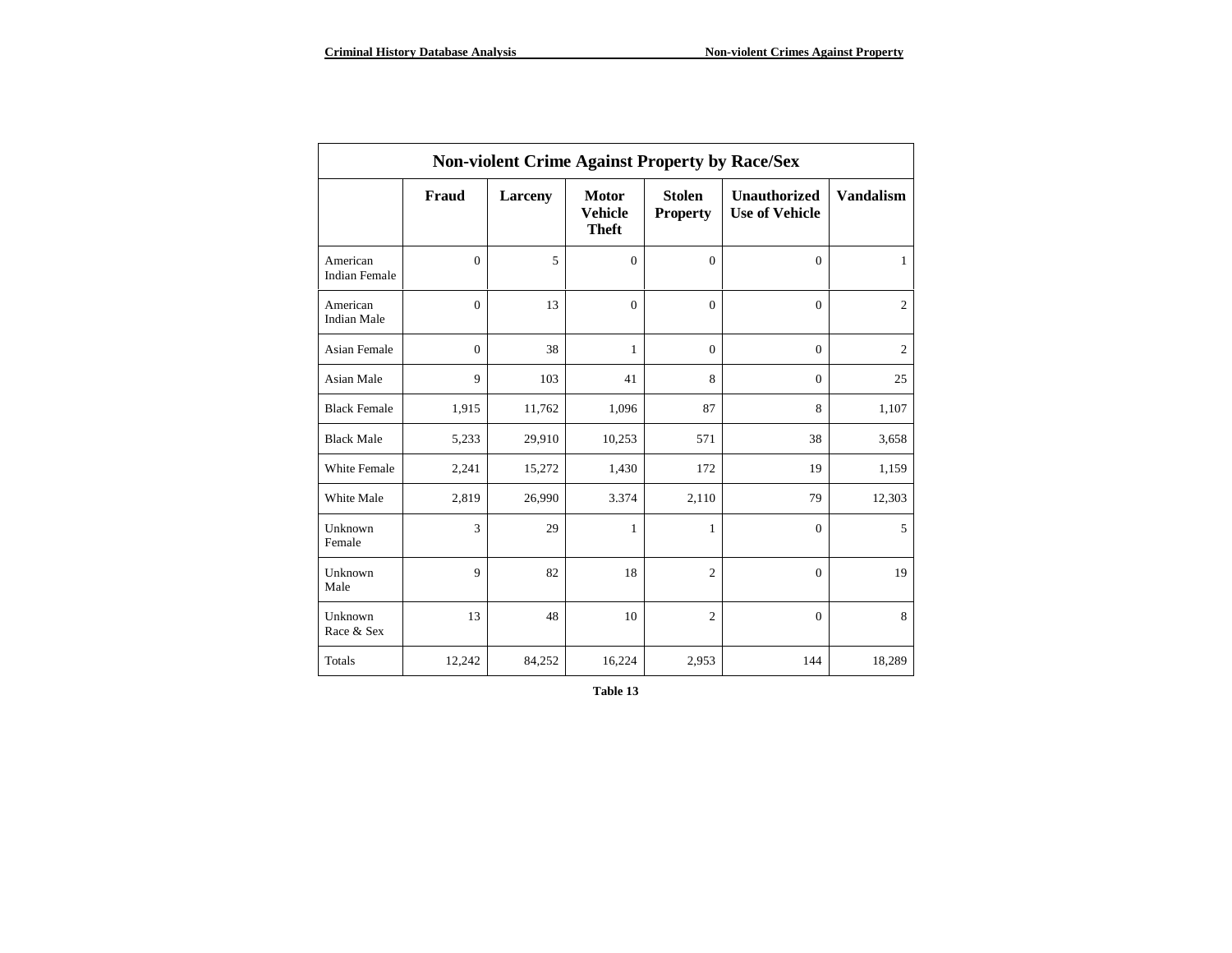| <b>Average Age of Non-violent Property Crimes</b><br><b>Offenders by Offense</b> |                    |  |
|----------------------------------------------------------------------------------|--------------------|--|
| <b>Offense</b>                                                                   | <b>Average Age</b> |  |
| Arson                                                                            | 33                 |  |
| <b>Bad Checks</b>                                                                | 32                 |  |
| <b>Bribery</b>                                                                   | 32                 |  |
| Burglary                                                                         | 30                 |  |
| Counterfeiting/Forgery                                                           | 31                 |  |
| Extortion/Blackmail                                                              | 36                 |  |
| Frand                                                                            | 31                 |  |
| Larceny                                                                          | 31                 |  |
| Motor Vehicle Theft                                                              | 28                 |  |
| <b>Stolen Property</b>                                                           | 30                 |  |
| Unauthorized Use of Vehicle                                                      | 31                 |  |
| Vandalism                                                                        | 29                 |  |

Table 14 indicates that the average age for the offenders of non-violent property crimes ranges from 28 to 36.

**Table 14**

Table 15 indicates the following:

- $\triangleright$  Juveniles committed 1.3% of all non-violent property crimes
- > The non-violent property crime with the highest percentage of juvenile offenders was Motor Vehicle Theft (5.0%)
- $\triangleright$  The non-violent property crimes involving lowest percentage of juvenile offenders were Bribery and Unauthorized Use of a Vehicle (0.0%)

| <b>Juvenile Non-violent Crime Against Property by Offense</b>     |         |          |                       |  |
|-------------------------------------------------------------------|---------|----------|-----------------------|--|
| <b>Juvenile Arrests</b><br><b>Offense</b><br><b>Total Arrests</b> |         |          | % of all Juvenile     |  |
|                                                                   |         |          | <b>Arrests Vs All</b> |  |
|                                                                   |         |          | <b>Arrests Made</b>   |  |
| Arson                                                             | 1,014   | 34       | 3.4%                  |  |
| <b>Bad Checks</b>                                                 | 23,793  | 15       | 0.1%                  |  |
| <b>Bribery</b>                                                    | 132     | $\theta$ | 0.0%                  |  |
| Burglary                                                          | 31,962  | 597      | 1.9%                  |  |
| Counterfeiting/Forgery                                            | 15,010  | 39       | 0.3%                  |  |
| Extortion/Blackmail                                               | 1,569   |          | 0.1%                  |  |
| Fraud                                                             | 12,242  | 82       | 1.0%                  |  |
| Larceny                                                           | 84,252  | 839      | 1.0%                  |  |
| Motor Vehicle Theft                                               | 16,224  | 818      | 5.0%                  |  |
| <b>Stolen Property</b>                                            | 2,953   | 27       | 1.0%                  |  |
| Unauthorized Use of Vehicle                                       | 144     | $\Omega$ | $0.0\%$               |  |
| Vandalism                                                         | 18,289  | 146      | 0.8%                  |  |
| Total                                                             | 207,584 | 2,598    | 1.3%                  |  |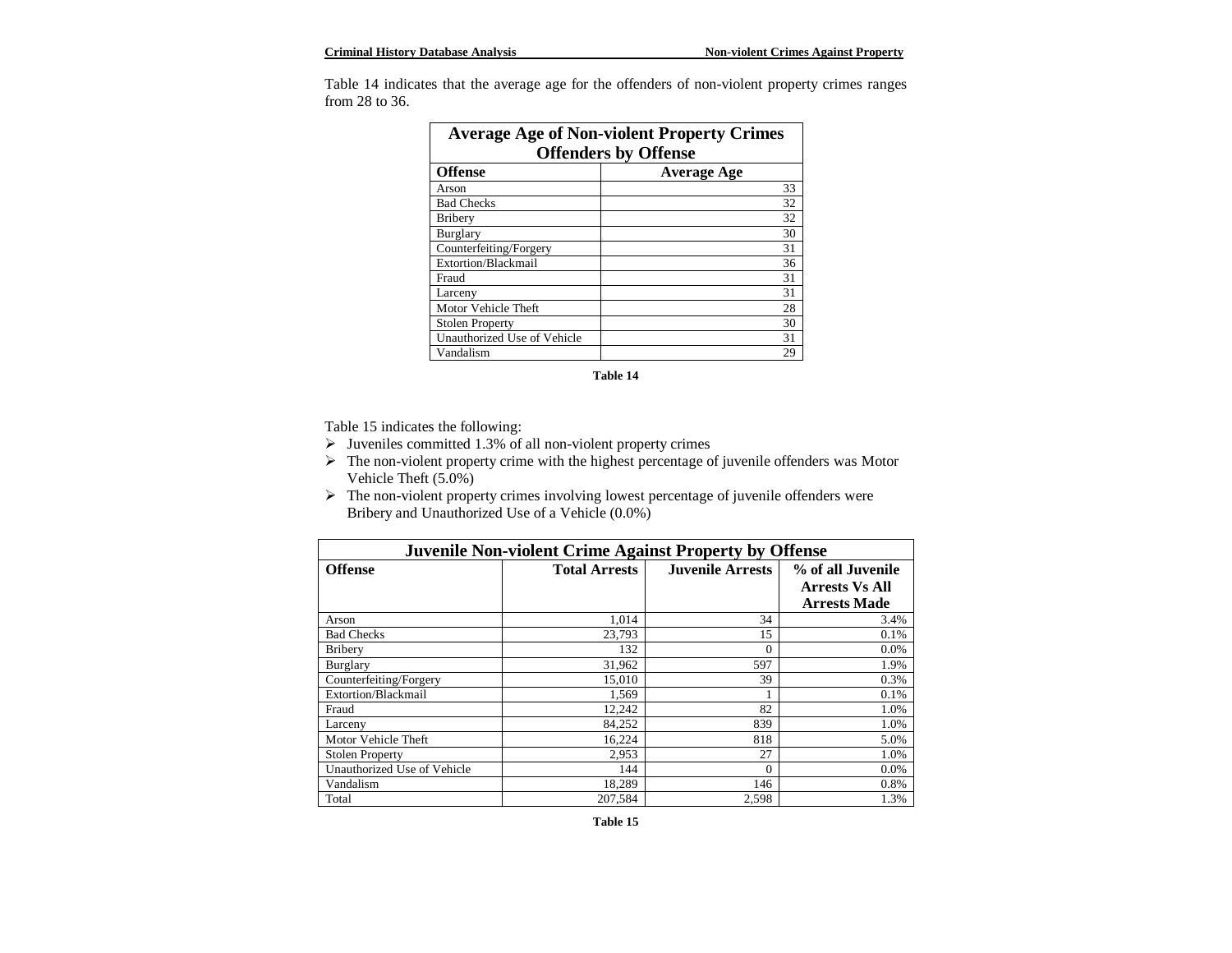# **Crimes Against Society**

Crimes against society<sup>12</sup> include the following TIBRS offenses:

- 1. Driving Under the Influence (DUI)
- 2. Drug Equipment Violations
- 3. Drug Narcotics Violations
- 4. Gambling Offenses
- 5. Pornography/Obscene Material
- 6. Prostitution Offenses
- 7. Weapons Law Violations

There were 218,009 arrests made in Tennessee for crimes against society from 1996 to 1998. Crimes against society comprised 39.2% of all arrests made.

Table 16 indicates that nearly half (48.0%) of all crimes against society were Drug/Narcotics Violations. Drug/Narcotics Violations had the highest number of arrests of any category comprising 18.8% of all arrests made in Tennessee from 1996 to 1998.

| <b>Crime Against Society by Offense</b>                                  |         |                |  |
|--------------------------------------------------------------------------|---------|----------------|--|
| <b>Total Arrests</b><br>% of all Crime Against Society<br><b>Offense</b> |         |                |  |
|                                                                          |         | <b>Arrests</b> |  |
| Driving Under The Influence                                              | 58,363  | 26.8%          |  |
| Drug Equipment Violations                                                | 30.475  | 14.0%          |  |
| Drug/Narcotics Violations                                                | 104,603 | 48.0%          |  |
| <b>Gambling Offenses</b>                                                 | 1,632   | 0.7%           |  |
| Pornography/Obscene Materials                                            | 26      | 0.0%           |  |
| Prostitution                                                             | 3,455   | 1.6%           |  |
| <b>Weapons Law Violations</b>                                            | 19.455  | 8.9%           |  |

 $12$  All crimes against society are non-violent crimes and will be referred to as crimes against society.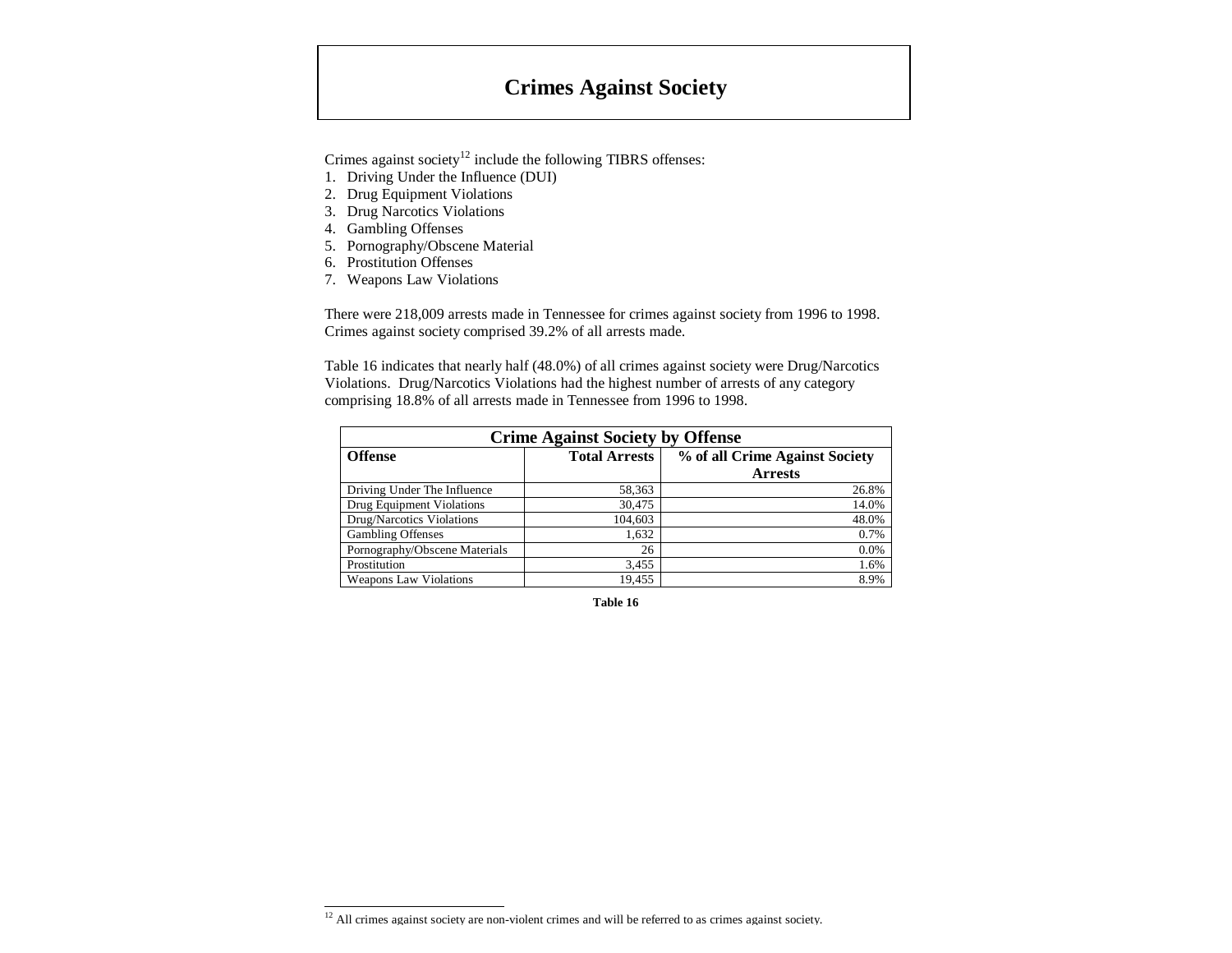| <b>Crimes Against Society by Race/Sex</b> |                |                   |                                 |                |                |                     |                                     |
|-------------------------------------------|----------------|-------------------|---------------------------------|----------------|----------------|---------------------|-------------------------------------|
|                                           | <b>DUI</b>     | Drug<br>Equipment | <b>Drug</b><br><b>Narcotics</b> | Gambling       | Pornography    | <b>Prostitution</b> | Weapons<br>Law<br><b>Violations</b> |
| American<br>Indian<br>Female              | $\overline{c}$ | 6                 | 15                              | $\Omega$       | $\Omega$       | $\Omega$            | $\Omega$                            |
| American<br>Indian Male                   | 30             | 6                 | 11                              | $\Omega$       | $\Omega$       | $\mathbf{1}$        | $\mathbf{1}$                        |
| Asian<br>Female                           | 12             | 5                 | 10                              | $\Omega$       | $\Omega$       | 9                   | $\Omega$                            |
| Asian Male                                | 75             | 20                | 51                              | 1              | $\Omega$       | 1                   | 26                                  |
| Black<br>Female                           | 931            | 3,829             | 7,519                           | 188            | $\overline{2}$ | 1,621               | 1,083                               |
| <b>Black Male</b>                         | 6,966          | 11,704            | 58,516                          | 1,096          | $\overline{0}$ | 279                 | 11,622                              |
| White<br>Female                           | 9,763          | 4,666             | 11,116                          | 132            | 3              | 1,165               | 662                                 |
| White Male                                | 40,452         | 10,190            | 27,219                          | 210            | 21             | 377                 | 6,035                               |
| Unknown<br>Female                         | 21             | 10                | 22                              | $\Omega$       | $\theta$       | 1                   | 4                                   |
| Unknown<br>Male                           | 97             | 16                | 85                              | 3              | $\Omega$       | $\Omega$            | 13                                  |
| Unknown<br>Race & Sex                     | 14             | 23                | 39                              | $\overline{2}$ | $\Omega$       | $\mathbf{1}$        | 9                                   |
| Totals                                    | 58,363         | 30,475            | 104,603                         | 1,632          | 26             | 3,455               | 19,455                              |

#### **Table 17**

Table 18 indicates that the average age for the offenders of crimes against society ranges from 29 to 43.

| <b>Average Age of Crime Against Society</b><br><b>Offenders by Offense</b> |                    |  |
|----------------------------------------------------------------------------|--------------------|--|
| <b>Offense</b>                                                             | <b>Average Age</b> |  |
| Driving Under The Influence                                                | 35                 |  |
| Drug Equipment Violations                                                  | 32                 |  |
| Drug/Narcotics Violations                                                  | 30                 |  |
| <b>Gambling Offenses</b>                                                   | 37                 |  |
| Pornography/Obscene Material                                               | 43                 |  |
| Prostitution                                                               | 34                 |  |
| <b>Weapons Law Violations</b>                                              | 29                 |  |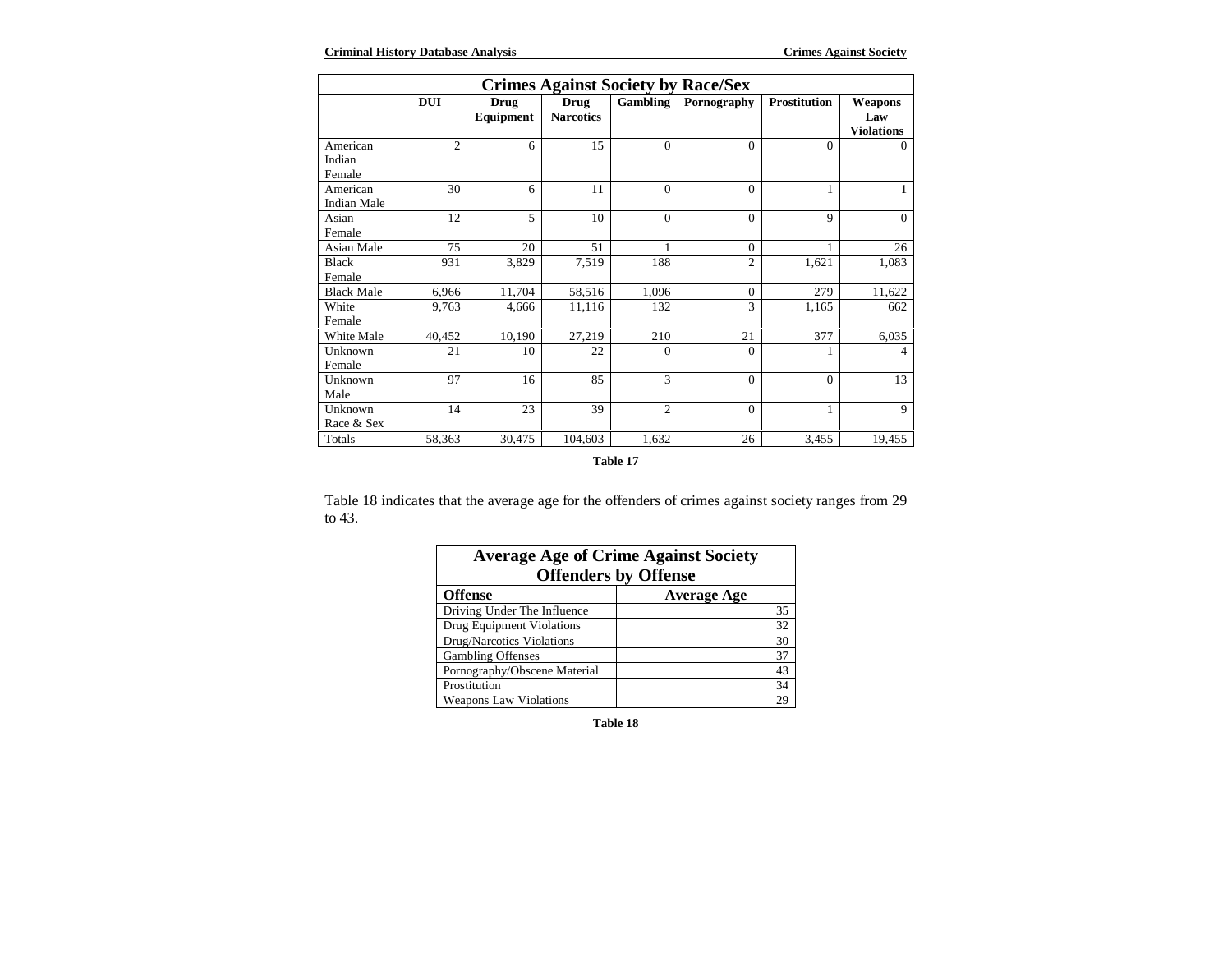Table 19 indicates the following:

- $\triangleright$  Juveniles committed 0.7% of all crimes against society
- $\triangleright$  The crime against society with the highest percentage of juvenile offenders was Pornography/Obscene Material (15.4%)
- $\triangleright$  The crime against society with the lowest percentage of juvenile offenders was Driving Under The Influence (0.0%)

| <b>Juvenile Crime Against Society by Offense</b>                                       |         |       |                       |
|----------------------------------------------------------------------------------------|---------|-------|-----------------------|
| <b>Offense</b><br><b>Total Arrests</b><br><b>Juvenile Arrests</b><br>% of all Juvenile |         |       |                       |
|                                                                                        |         |       | <b>Arrests Vs All</b> |
|                                                                                        |         |       | <b>Arrests Made</b>   |
| Driving Under The Influence                                                            | 58,363  | 24    | $0.0\%$               |
| Drug Equipment Violations                                                              | 30,475  | 31    | 0.1%                  |
| Drug/Narcotics Violations                                                              | 104,603 | 1.119 | 1.1%                  |
| Pornography/Obscene Materials                                                          | 26      | 4     | 15.4%                 |
| <b>Gambling Offenses</b>                                                               | 1,632   | 17    | 1.0%                  |
| <b>Weapons Law Violations</b>                                                          | 19,455  | 220   | 1.1%                  |
| Prostitution                                                                           | 3,455   | 4     | 0.1%                  |
| Total                                                                                  | 218,009 | 1.419 | 0.7%                  |

**Table 19**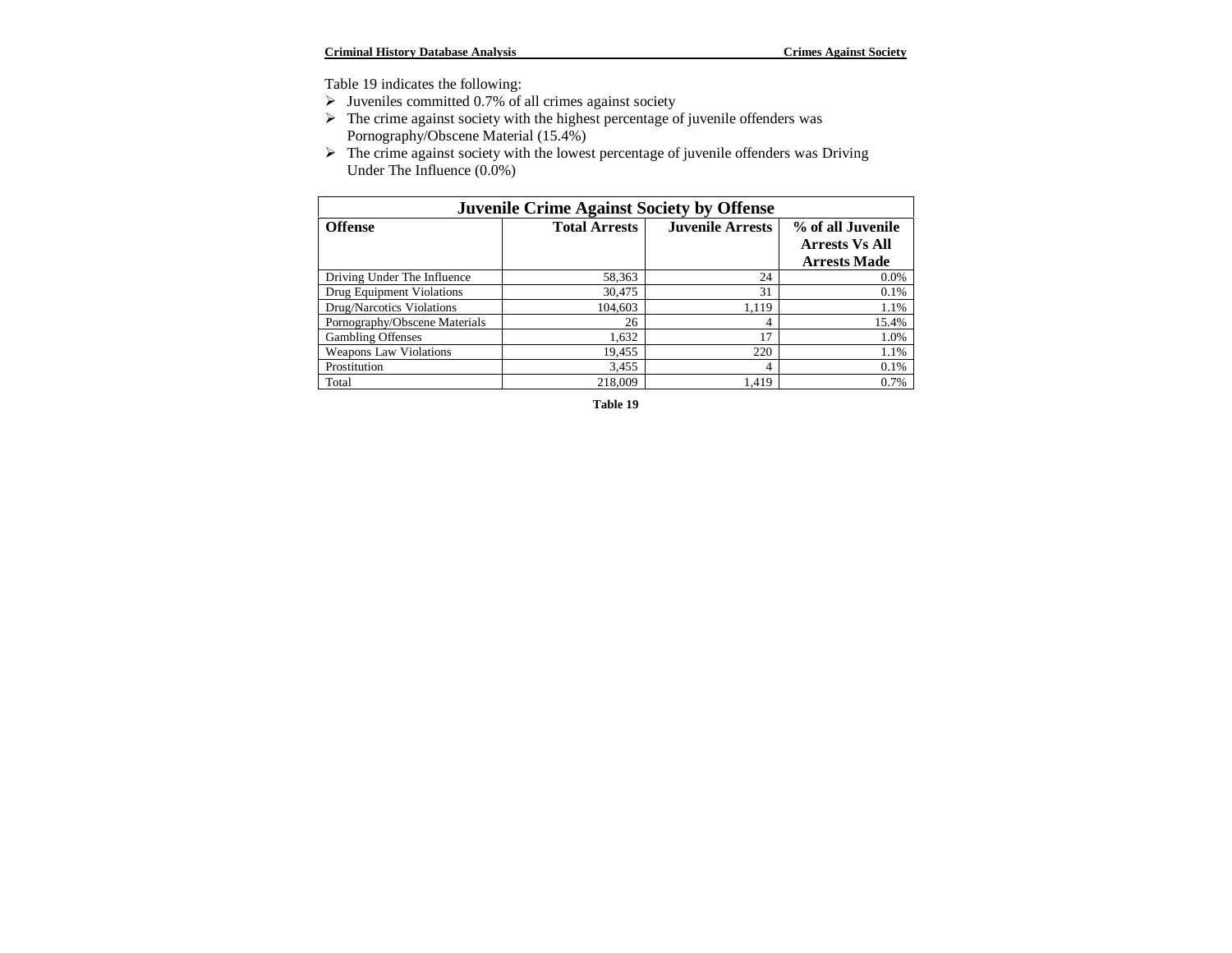# **TIBRS Group A Offense Definitions**

## *1. Arson (200)*

#### *Definition To unlawfully and intentionally damage, or attempt to damage, any real or personal property by fire or incendiary device.*

Only fires determined through investigation to have been unlawfully and intentionally set are to be classified as Arson. Attempts to burn should be included, but fires of suspicious or unknown origin should not be reported. One incident should be scored for each distinct arson operation originating within the reporting jurisdiction. If arson was perpetrated in one locale and spreads to another, it would be reported by the jurisdiction in which the fire originated.

Incidents in which persons are killed as a direct result of arson involve both homicide and arson. Similarly, the number of persons injured during arson should be reported as assaults along with the arson. Arson-related deaths and injuries of police officers and firefighters, unless willful murders or assaults, are excluded from the TIBRS Program due to the hazardous nature of these professions.

# *2. Assault Offenses*

*Definition An unlawful attack by one person upon another.*

#### *A. Aggravated Assault (13A)*

*Definition An unlawful attack by one person upon another wherein the offender uses a weapon or displays it in a threatening manner, or the victim suffers obvious severe or aggravated bodily injury involving apparent broken bones, loss of teeth, possible internal injury, severe laceration, or loss of consciousness.*

For purposes of Aggravated Assault reporting, a weapon is a commonly known weapon (a gun, knife, club, etc.) or any other item which, although not usually thought of as a weapon, becomes one when used in a manner that could cause the types of severe bodily injury described in the above definition. A severe laceration is one which should receive medical attention. A loss of consciousness must be the direct result of force inflicted on the victim by the offender.

Aggravated Assault includes: assaults or attempts to kill or murder; poisoning; assault with a dangerous or deadly weapon; maiming, mayhem, assault with explosives; and assault with disease (as in cases when the offender is aware that he/she is infected with a deadly disease and deliberately attempts to inflict the disease by biting, spitting, etc.). All assaults by one person upon another with the intent to kill, maim, or inflict severe bodily injury with the use of any dangerous weapon are classified as Aggravated Assault. It is not necessary that injury result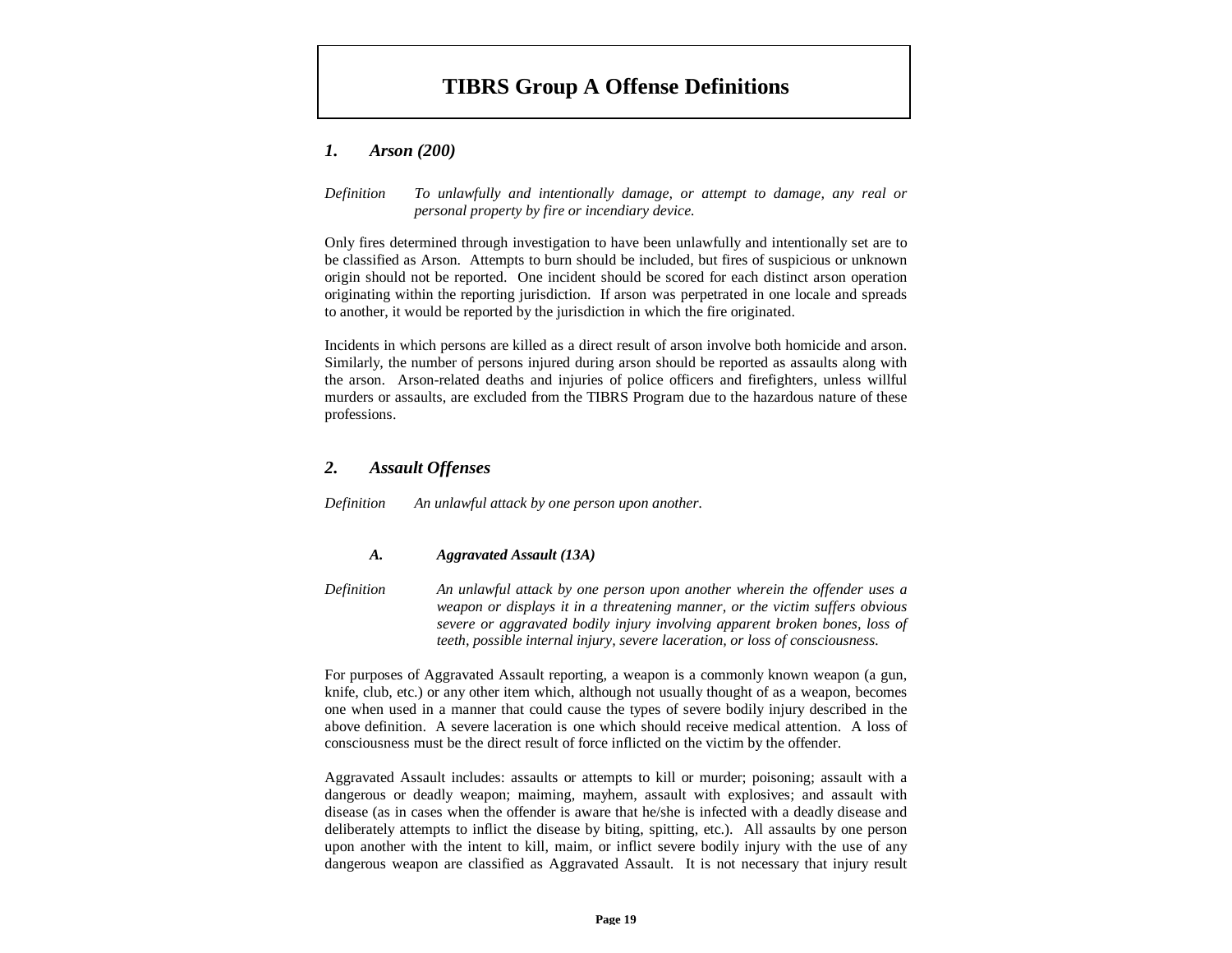from an aggravated assault when a gun, knife, or other weapon is used which could cause serious personal injury. By definition, there can be no attempted assaults.

On occasion, it is the practice to charge assailants in assault cases with assault and battery or simple assault even though a knife, gun, or other weapon was used in the incident. For TIBRS purposes, this type of assault is to be classified as aggravated.

Example relating T.C.A. to TIBRS

- 1. An intoxicated motorist runs up on the sidewalk causing serious injury to a pedestrian. The motorist is charged with Vehicular Assault<sup>13</sup> (T.C.A. '39-13-106). For TIBRS purposes the only thing reported is a DUI, not an assault.
- 2. A child was shot in the stomach by a parent and rushed to the hospital. The parent was arrested and charged with Aggravated Child Abuse<sup>14</sup> (T.C.A. '39-15-402). For TIBRS purposes this offense is reported as an Aggravated Assault.

#### *B. Simple Assault (13B)*

*Definition An unlawful physical attack by one person upon another where neither the offender displays a weapon, nor the victim suffers obvious severe or aggravated bodily injury involving apparent broken bones, loss of teeth, possible internal injury, severe laceration, or loss of consciousness.*

Included are offenses such as minor assault, hazing, assault and battery, and injury caused by culpable negligence. As with Aggravated Assault, there are no attempted Simple Assaults.

#### *C. Intimidation (13C)*

*Definition To unlawfully place another person in reasonable fear of bodily harm through the use of threatening words and/or other conduct, but without displaying a weapon or subjecting the victim to actual physical attack.*

Intimidation involves an offender making some type of threat to the victim without actually using or displaying a weapon. Such threats can be made in person, over the telephone, or in writing.

Example relating T.C.A. to TIBRS

 $\overline{a}$ 

The wife of a defendant threatens to harm a witness after a guilty verdict is rendered to her husband. The wife is arrested and charged with Retaliation for Past Action<sup>15</sup> (T.C.A. '39-16-510). In TIBRS this is reported as Intimidation.

<sup>&</sup>lt;sup>13</sup>Section 39-13-106. Vehicular Assault (a) A person commits vehicular assault who, as the proximate result of the person's intoxication (alcohol, drug or both) recklessly causes serious bodily injury to another person by the operation of a motor vehicle.

<sup>&</sup>lt;sup>14</sup>Section 39-15-402. Aggravated Child Abuse. (a) A person is guilty of the offense of aggravated child abuse who commits the offense of child abuse ... (1) The act of abuse results in serious bodily injury to the child or (2) A deadly weapon is used to accomplish the act of abuse ...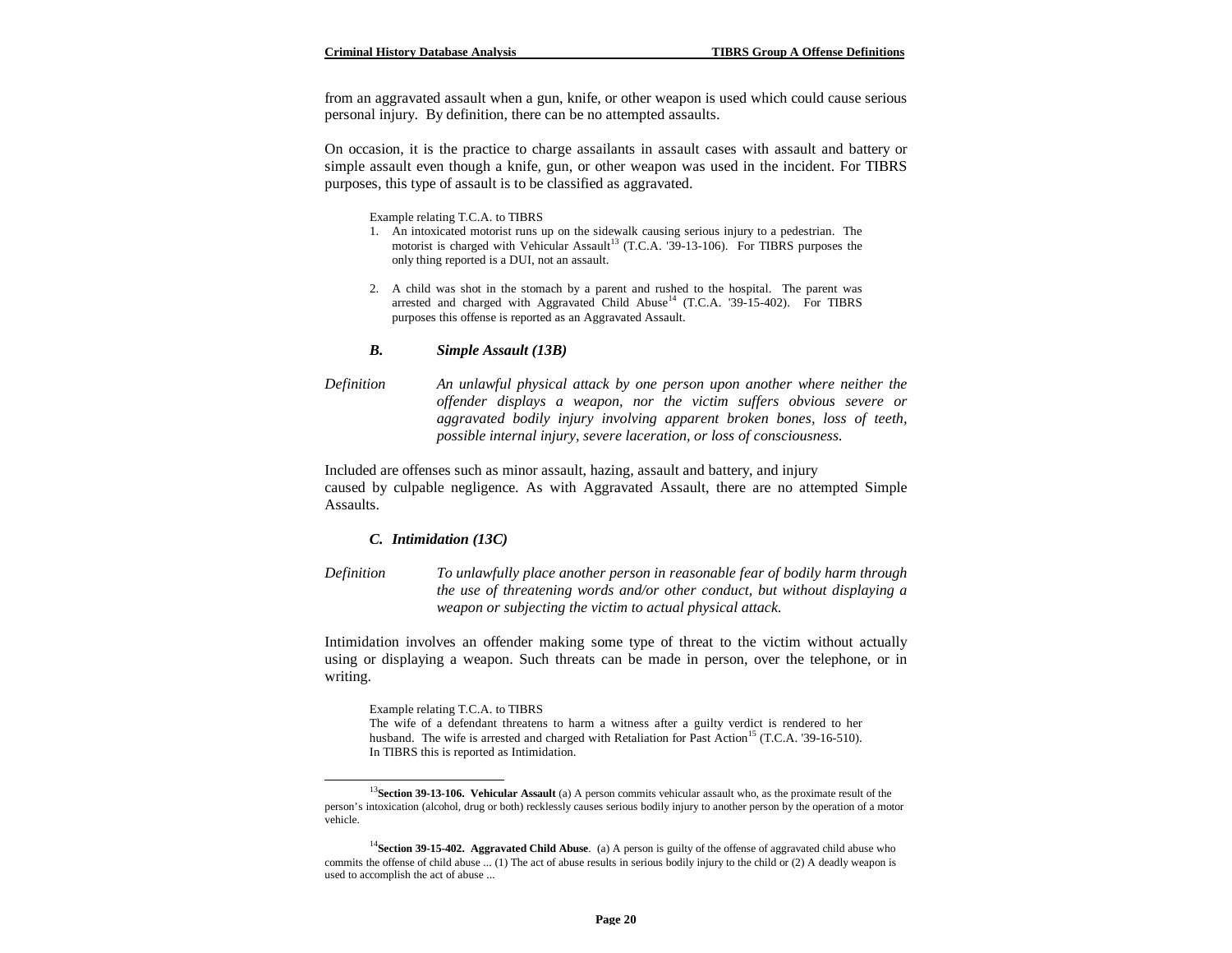# *D. Stalking (13D)*

*Definition To intentionally and repeatedly follow or harass another person in such a manner as would cause that person to be in reasonable fear of being assaulted, suffering bodily injury or death.*

Example relating T.C.A. to TIBRS

A woman observed that her ex-boyfriend was following her to work and waiting for her to leave. He has made verbal threats on her life on several different occasions. He confronted her and was arrested and charged with Stalking<sup>16</sup>(T.C.A. '39-17-315). For TIBRS purposes report as Stalking

#### **Aid in Classifying Assaults**

.

-

Careful consideration of the following factors should assist in classifying assaults:

- 1. The type of weapon employed or the use of an object as a weapon;
- 2. The seriousness of the injury; and/or
- 3. The intent and capability of the assailant to cause serious injury.

Usually, the weapons used or the extent of the injury sustained will be the deciding factors in distinguishing aggravated from simple assault. In only a very limited number of instances should it be necessary to examine the intent and capability of the assailant.

Prosecutive policy in a jurisdiction should not influence classification or reporting of law enforcement offense data. It is necessary that assaults in each jurisdiction be examined and classified according to the standard TIBRS definitions, regardless of whether they are termed felonies by local definitions.

# *3. Bribery (510)*

*Definition The offering, giving, receiving, or soliciting of any thing of value (i.e., a bribe, gratuity, or kickback) to sway the judgement or action of a person in a position of trust or influence.*

This offense excludes sports bribery, i.e., changing the outcome of a sporting contest or event, which is covered in the offenses dealing with gambling. The phrase, "The offering, giving, receiving, or soliciting of any thing of value", includes such things as gratuities, kickbacks, favors, or anything else used illegally to influence the outcome of something that is governed by law, fair play, contractual agreement, or any other guideline. The bribe would bring the outcome

<sup>&</sup>lt;sup>15</sup>Section 39-16-510. Retaliation for Past Action. (a) A person commits the offense of retaliation for past action who harms or threatens to harm a witness at an official proceeding, judge, juror or former juror by any unlawful act in retaliation for anything the witness, judge or juror did in an official capacity as witness, judge or juror.

<sup>&</sup>lt;sup>16</sup>Section 39-17-315. Stalking. (a) (1) A person commits the offense of stalking who intentionally and repeatedly follows or harasses another person in such a manner as would cause that person to be in reasonable fear of being assaulted, suffering bodily injury or death.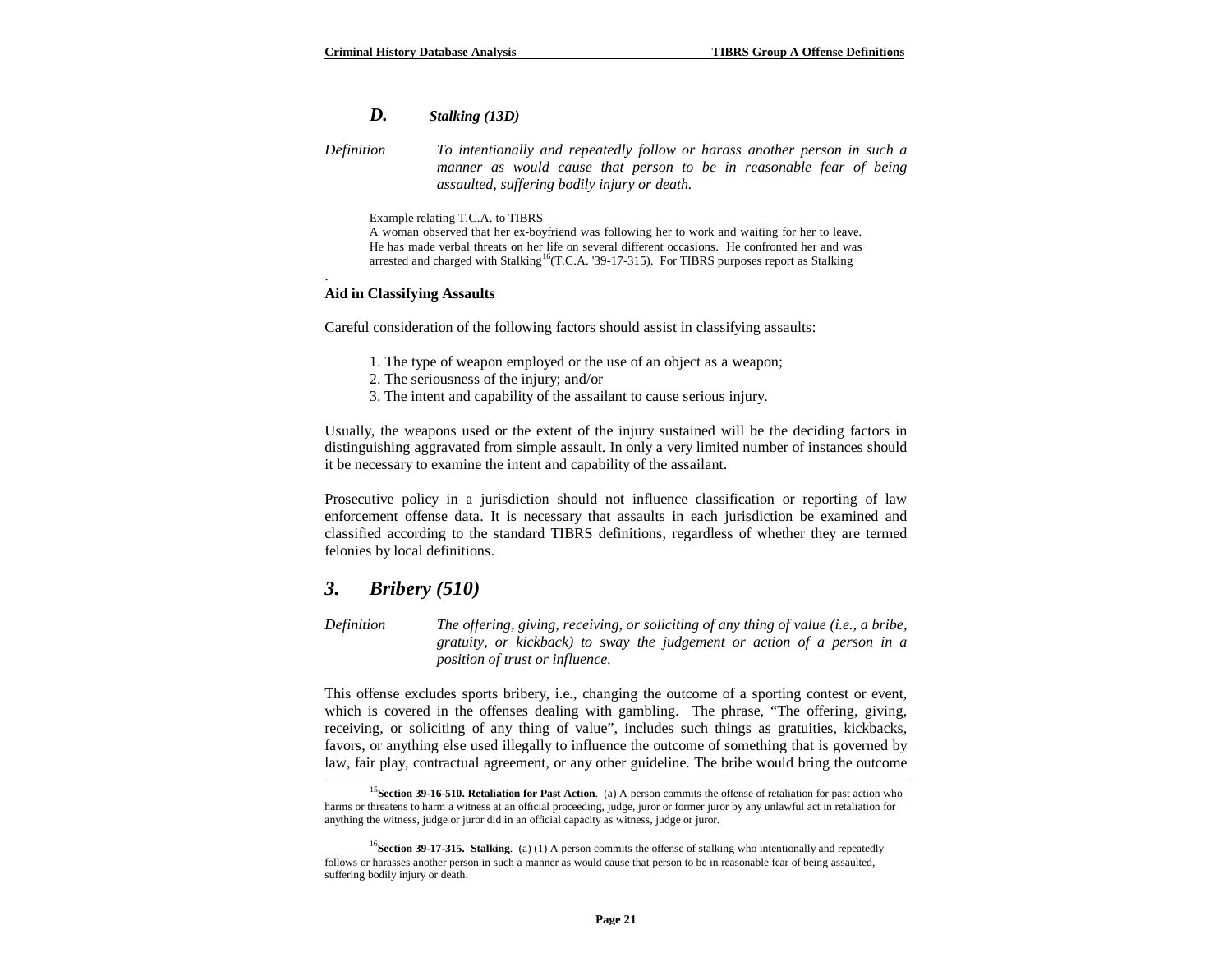$\overline{a}$ 

of an event outside any realm of reasonableness, the result of which could be predicted based on the offering or influence given to the person(s) in a position to render decisions.

 Example relating T.C.A. to TIBRS A public servant is offered a bribe from a representative of a local company. The representative was arrested and was charged with Bribery of Public Servant<sup>17</sup> (T.C.A. '39-16-102). This is classified as Bribery in TIBRS.

#### *4. Burglary/Breaking and Entering (220)*

*Definition The unlawful entry into a building or other structure with the intent to commit a felony or a theft.*

For TIBRS purposes, offenses locally known as burglary (any degree); unlawful entry with intent to commit a larceny or felony; breaking and entering with intent to commit a larceny; housebreaking; and safecracking should be classified as burglary. Burglary almost always includes some type of larceny offense. Because, however, burglary is defined in terms of theft, only the burglary is to be reported not the accompanying larceny.

Note: A structure is defined for TIBRS purposes as four walls and a roof.

In the TIBRS standard definition of burglary, a structure is considered to include, but not be limited to, the following:

| Apartment                  | Condominium            |
|----------------------------|------------------------|
| Barn                       | Dwelling House         |
| Cabin                      | Factory                |
| Church                     | Garage                 |
| House Trailer or Houseboat | <b>Public Building</b> |
| (if used as a permanent    | Railroad Car           |
| dwelling)                  | Room                   |
| Mill                       | School                 |
| Office                     | Vessel (Ship)          |
| Other Building             | Warehouse              |
| Outbuilding                |                        |

Any house trailer or other mobile unit that is permanently fixed as an office, residence, stable or storehouse should also be considered a structure.

Whenever a question arises as to whether a type of structure comes within the purview of the burglary definition, the law enforcement officer should look to the nature of the crime and be

<sup>&</sup>lt;sup>17</sup>Section 39-16-102. Bribery of Public Servant. (a) A person commits an offense who offers, confers or agrees to confer any pecuniary benefit upon a public servant with the intent to influence the public servant's vote, opinion, judgment, exercise of discretion or other action in the public servant official capacity.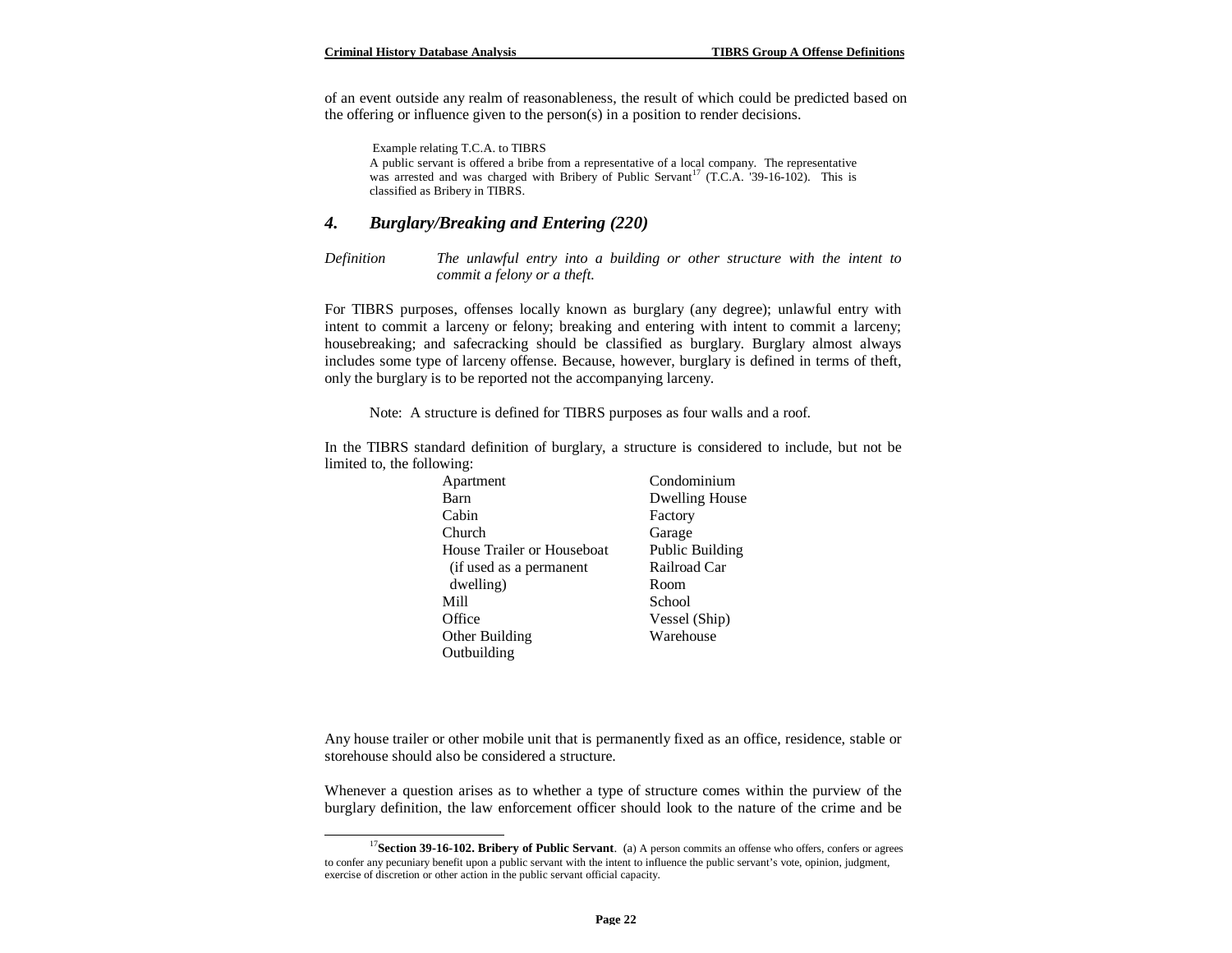guided by the examples set forth. If a question remains, contact the TBI's Crime Statistics Unit. The illegal entry of a tent, tent trailer, motor home, house trailer, or any other mobile unit that is being used for recreational purposes, followed by a theft, felony, or attempt to commit a felony or theft, should NOT be classified as burglary, but as larceny.

Burglaries of hotels, motels, lodging houses, or other places where lodging of transients is the main purpose or burglaries of temporary rental storage facilities, i.e., mini-storage and selfstorage buildings, can pose reporting questions. If a number of units under a single manager are burglarized and the offenses are most likely to be reported to the police by the manager rather than the individual tenants/renters, the burglary should be reported as a single incident. Examples are burglaries of a number of rental hotel rooms, rooms in flophouses, rooms in a youth hostel, units in a motel, and storage units in a commercial self-storage building. If the individual living areas in a building are rented or leased to the occupants for a period of time, which would preclude the tenancy from being classified as transient, then the burglaries would most likely be reported separately by the occupants. Such burglaries should be reported as separate incidents. Examples of this latter type of multiple burglary would be the burglaries of a number of apartments in an apartment house, of the offices of a number of commercial firms in a business building, of the offices of separate professionals within one building, or of a number of rooms in a college dormitory.

NOTE: Remember that offenses should be classified according to TIBRS definitions and not according to state, local, or Federal codes. Some jurisdictions might, for example, categorize a shoplifting or a theft from an automobile as burglary. These offenses are not classified as burglaries in TIBRS and must be considered larcenies for reporting purposes. Thefts from automobiles (whether locked or not); shoplifting from commercial establishments; and thefts from telephone booths, coinboxes, or coin-operated machines do not involve unlawful entry of a structure; thus, no burglary occurred.

Example relating T.C.A. to TIBRS

A home was broken into. An elderly lady was pistol-whipped and suffered serious bodily injury. The suspect took her money and some belongings. The suspect was caught and arrested. He was charged with Especially Aggravated Burglary<sup>18</sup> (T.C.A. '39-14-404). For TIBRS purposes this is reported as a Burglary and a Robbery. Since the suspect took something the robbery would be reported; however if the lady was assaulted and the suspect did not take anything then burglary and assault would be reported. (Remember assault is an element of robbery.)

## *5. Counterfeiting/Forgery (250)*

 $\overline{a}$ 

*Definition The altering, copying, or imitation of something, without authority or right, with the intent to deceive or defraud by passing the copy or thing altered or imitated as that which is original or genuine; or the selling, buying, or possession of an altered, copied, or imitated thing with the intent to deceive or defraud.*

In most states, forgery and counterfeiting are treated as allied offenses. Included in this category are offenses such as altering and forging public and other records; making, altering,

<sup>18</sup>**Section 39-14-404. Especially Aggravated Burglary** (a) Especially aggravated burglary is (1) burglary of a habitation or building other than a habitation; and (2) where the victim suffers serious bodily injury.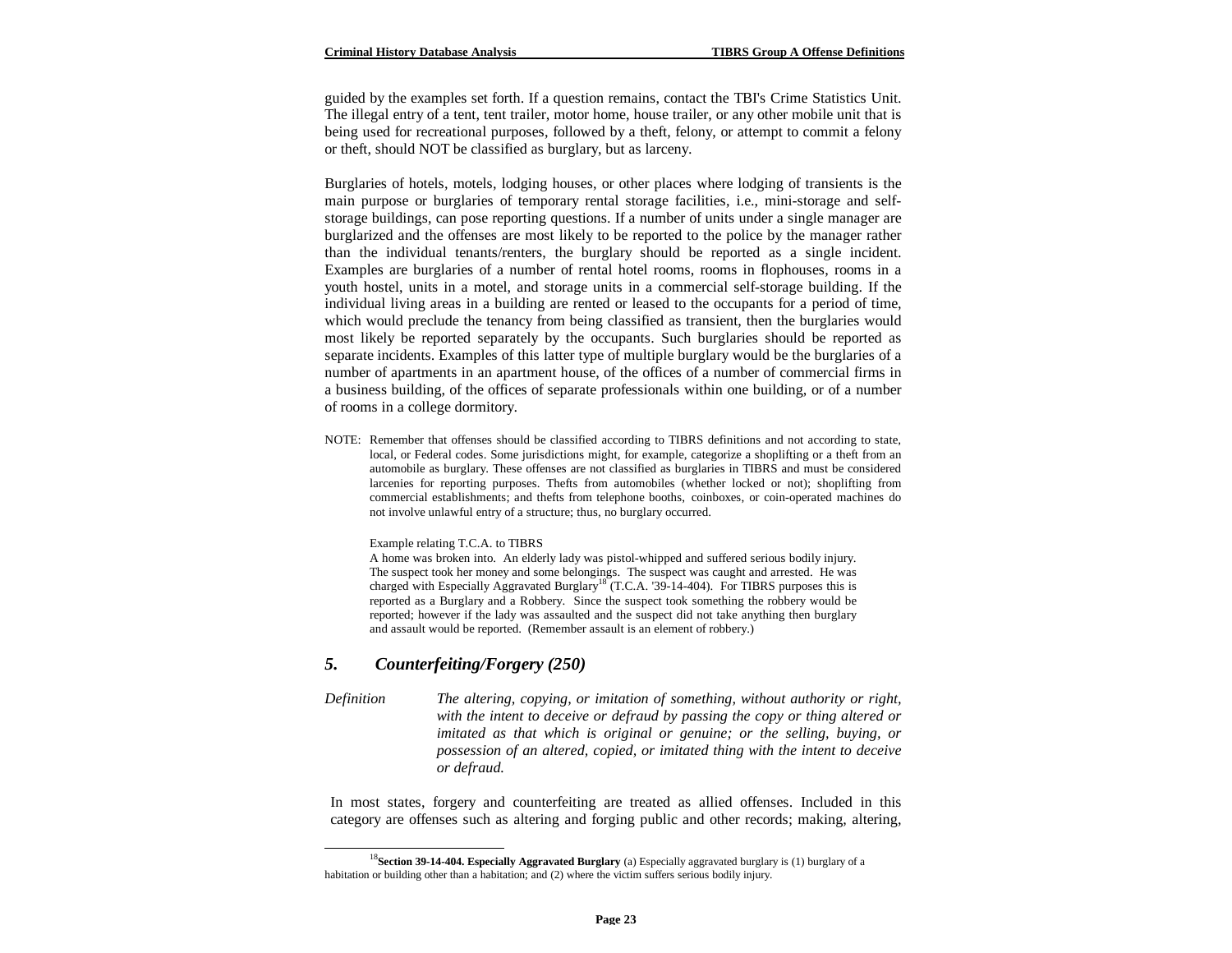forging or counterfeiting bills, notes, drafts, tickets, checks, credit cards, etc.; forging wills, deeds, notes, bonds, seals, trademarks, etc.; counterfeiting coins, plates, banknotes, checks, etc.; possessing forged or counterfeited instruments; erasures; signing the name of another or fictitious person with intent to defraud; using forged labels; possession, manufacture, etc., of counterfeiting apparatus; and selling goods with altered, forged, or counterfeited trademarks. Although Counterfeiting/Forgery offenses can involve elements of fraud, they are treated separately due to their unique nature.

Example relating T.C.A. to TIBRS

A person is manufacturing and selling academic documents. He is charged with Falsifying of Educational and Academic Records<sup>19</sup> (T.C.A. '39-14-136) For TIBRS purposes the classification is Counterfeiting/Forgery.

#### *6. Destruction/Damage/Vandalism of Property (290)*

*Definition To willfully or maliciously destroy, damage, deface, or otherwise injure real or personal property without the consent of the owner or the person having custody or control of it.*

The offense includes a broad range of injury to property, i.e., from deliberate, extensive destruction of property at one extreme to mischievous, less extensive damage at the other extreme. It does not include destruction or damage to property caused by arson.

As a general rule, the offense is to be reported only if the reporting agency deems that substantial damage to property has occurred. However, any offense suspected to have been motivated by the offender's bias against the victim's race, religion, ethnicity, or sexual orientation is to be reported regardless of the amount or type of damage. Incidental damage resulting from another offense (e.g., burglary, robbery) is to be reported in this offense category only if the reporting agency deems the amount of damage to be substantial. For example, insubstantial damage, such as a broken window, forced door, etc., should not be reported; but, substantial damage, such as where a truck is backed into a storefront to gain admittance and major structural damage is caused, should be reported. For the crime of arson, however, incidental damage resulting from fighting the fire should be included as part of the loss caused by burning. The determination of whether the damage was A substantial is left to the discretion of the reporting law enforcement agency and should not require burdensome damage assessments.

Example relating T.C.A. to TIBRS

 $\overline{a}$ 

An abandoned house had been spray painted with gang slogans. Three people were arrested and charged with Vandalism<sup>20</sup> (T.C.A. '39-14-408). This would be classified for TIBRS purposes as Vandalism.

<sup>&</sup>lt;sup>19</sup>Section 39-14-136. Falsifying Educational and Academic Records. (a) A Person commits the offense of falsifying educational and academic documents who buys, sells, creates, duplicates, alters, files to obtain a diploma, academic record, certificate of enrollment or other instrument which purports to signify merit or achievement conferred by an institution of education with the intent to use fraudulently that document or to allow the fraudulent use of the document.

<sup>&</sup>lt;sup>20</sup>**Section 39-14-408. Vandalism.** (a) Any person who knowingly causes damage to or the destruction of any or personal property of another or of the state, the United States, any county, city or town knowing that he does not have the owner's effective consent is guilty.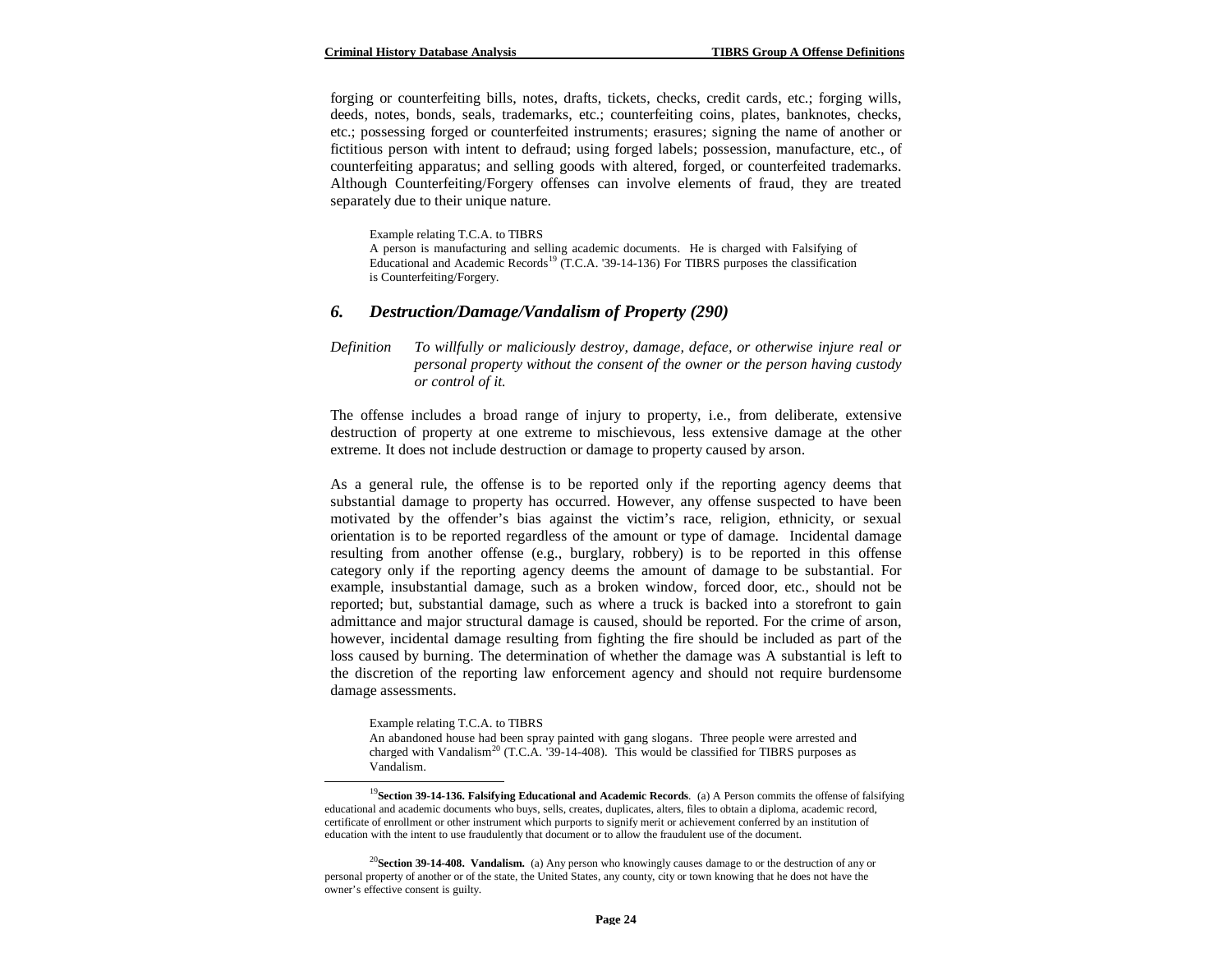# **7. Drug/Narcotic Offenses**

*Definition The violation of laws prohibiting the production, distribution, and/or use of certain controlled substances and the equipment or devices utilized in their preparation and/or use.*

#### *A. Drug/Narcotic Violations (35A)*

*Definition The unlawful cultivation, manufacture, distribution, sale, purchase, use, possession, transportation, or importation of any controlled drug or narcotic substance.*

#### B. *Drug Equipment Violations (35B)*

*Definition The unlawful manufacture sale, purchase, possession, or transportation of equipment or devices utilized in preparing and/or using drugs or narcotics.*

This offense covers those cases involving drug paraphernalia, equipment, chemicals, illegal labs, etc. Various statutes and/or codes may vary in the description of equipment or paraphernalia involved with drugs/narcotics. If any difficulty arises in determining whether or not a particular item, tool, chemical, etc., is applicable to this offense, contact the TBI's Crime Statistics Unit for clarification.

Example relating T.C.A. to TIBRS

A man was cultivating marijuana. He was charged with Unlawful Drug Paraphernalia Uses and Activities<sup>21</sup> (T.C.A. '39-17-425). For TIBRS purposes this might be classified as Drug Narcotic Violation for the cultivating and Drug Equipment Violation for the possession of illegal drug paraphernalia.

#### *8. Embezzlement (270)*

 $\overline{a}$ 

*Definition The unlawful misappropriation by an offender to his/her own use or purpose of money, property, or some other thing of value entrusted to his/her care, custody, or control.*

Generally, the victims of embezzlement offenses are businesses, financial institutions, etc.

Example relating T.C.A. to TIBRS

A computer company employee takes a computer design and sells it to another company. The employee is arrested and charged with Theft of Trade Secrets<sup>22</sup> (T.C.A. '39-14-138). For TIBRS purposes the offense is reported as Embezzlement.

<sup>21</sup>**Section 39-17-425. Unlawful Drug Paraphernalia Uses and Activities.** ...It is unlawful for any person to use, or to possess with intent to use, drug paraphernalia to plant, propagate, cultivate, grow, harvest, manufacture, compound, convert, produce, process, prepare, test, analyze, pack, repack, store, contain, conceal, inject, ingest, inhale, or otherwise introduce into the human body a controlled substance in violation to the part ...

<sup>&</sup>lt;sup>22</sup>Section 39-14-138. Theft of Trade Secrets. Steals or embezzles an article representing a trade secret or ...without authority makes or causes to be made a copy of an article representing a trade secret.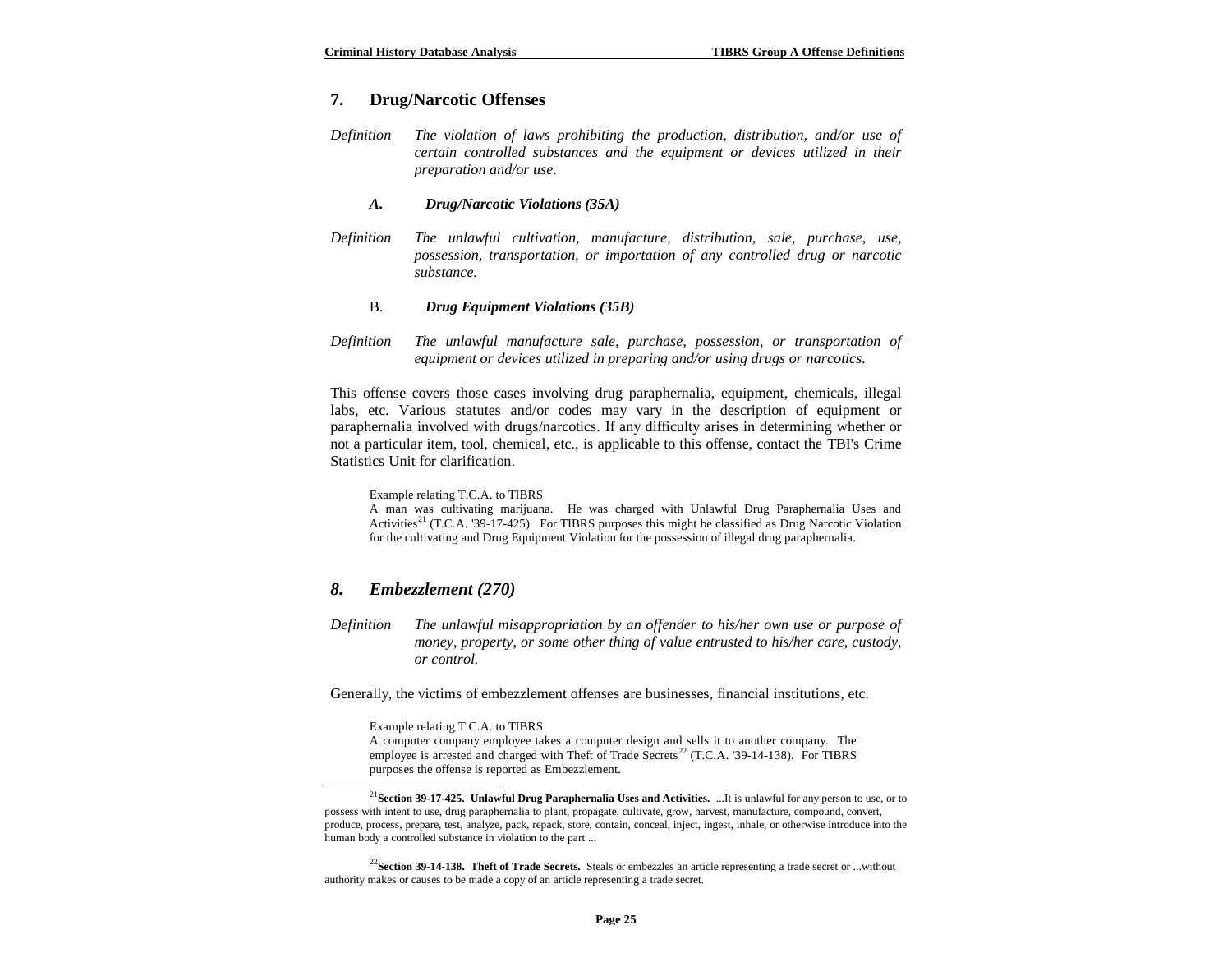## *9. Extortion/Blackmail (210)*

*Definition To unlawfully obtain money, property, or any other thing of value, either tangible or intangible, through the use or threat of force, misuse of authority, threat of criminal prosecution, threat of destruction of reputation or social standing, or through other coercive means.*

Even though persons are involved or victimized in extortion/blackmail cases, this offense is considered a crime against property. Like robbery, which is also a crime against property, the object or target of extortion/blackmail is to obtain money or property; therefore, it is classified as such.

Extortion includes offenses where threats are made in non-confrontational circumstances and the victim is not in fear of immediate harm. If during a demand for money, property, etc., there is a personal confrontation between the victim and offender and the threat of force or violence could be carried out immediately, the offense should be reported as Robbery.

### *10. Fraud Offenses*

*Definition The intentional perversion of the truth for the purpose of inducing another person or other entity in reliance upon it to part with some thing of value or surrender a legal right.*

By definition, fraud involves either the offender receiving a benefit or the victim incurring a detriment. The benefit or detriment could be either a tangible or an intangible object For example, if a person impersonates a doctor to gain entrance to a restricted area of a hospital, the benefit to the offender (entry to the restricted area) is intangible object. Intangibles are anything which cannot be perceived by the sense of touch. They can be benefits, e.g., a right or privilege, a promotion, enhanced reputation, etc.; or a detriment, e.g., loss of reputation, injured feelings, etc.

The most specific subcategory of fraud should be reported whenever the circumstances fit the definition of more than one of the subcategories listed below. For example, most frauds would fit the definition of False Pretenses/ Swindle/Confidence Game. But, if a credit card were used to perpetrate the fraud, the offense would be classified as Credit Card/Automatic Teller Machine Fraud.

The only fraud-related violations that would not be reported under the Fraud Offenses category are counterfeiting, forgery, and bad checks. These offenses are reported under their own specific offense classifications.

When classifying fraud cases other than the most obvious ones, i.e., con games, swindles, etc., care should be used in applying the facts of the case to the definition of fraud. Often questions arise as to whether or not the facts of a case describe a fraud or a larceny. Whereas both offenses can involve theft, it is the method used to steal that makes the difference between the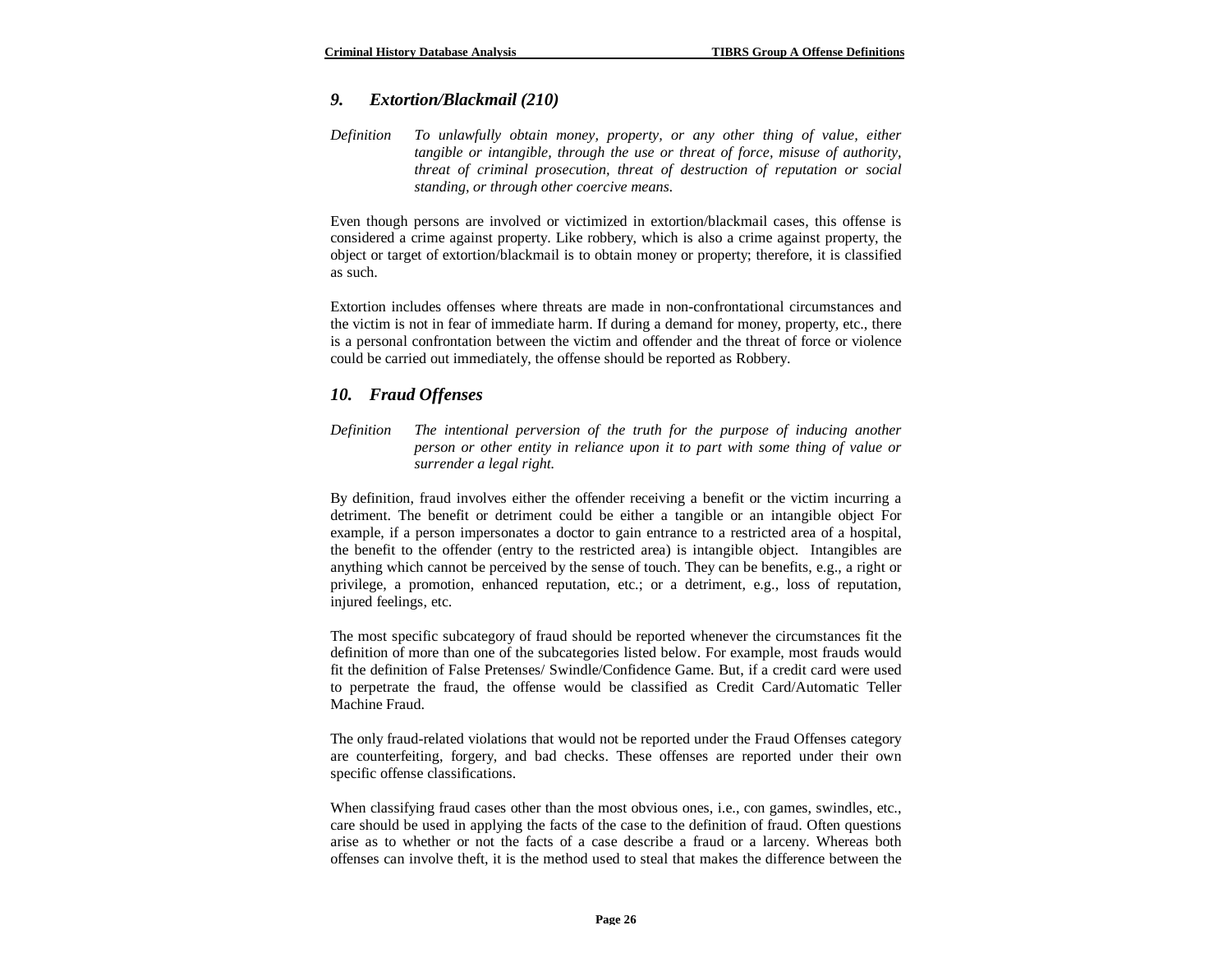two. Fraud is achieved through deceit or lying, whereas larceny is the physical taking of something.

Example of common fraud cases are where something of value, e.g., a VCR or automobile, is rented for a period of time but is not returned. This offense, conversion of goods lawfully possessed by bailees, is classified as fraud and not larceny. In such cases, the offenders originally had lawful possession of the property (the property was either rented, loaned, or the person was in some way entrusted with its possession) and through deceit (they promised to return it) kept the property.

A common classification problem is the taking of gasoline without paying for it. If an offender takes gasoline from a self-service gas station without paying for it, the offense is classified as larceny. In this case, no contract was entered into nor agreement made for payment. This would be the same as taking a can of oil off of the station's rack. However, if a station attendant is asked to fill the tank, there is a tacit agreement that he will be paid for the gas, and the offender, never having the intention to pay for it in the first place, utilized deception and stole the gas. This, then, is classified as a fraud.

Example relating T.C.A. to TIBRS

 $\overline{a}$ 

Two persons have dinner in a restaurant and leave without paying the check. They are charged with Theft of Services<sup>23</sup> (T.C.A. '39-14-104). For TIBRS purposes this is recorded as Fraud -False Pretenses/Swindle/ Confidence Game.

#### *A. False Pretenses/Swindle/Confidence Game (26A)*

*Definition The intentional misrepresentation of existing fact or conditions, or the use of some other deceptive scheme or device, to obtain money, goods, or other things of value.*

#### *B. Credit/Card Automatic Teller Machine Fraud (26B)*

*Definition The unlawful use of a credit (or debit) card or automatic teller machine for fraudulent purposes*.

This offense does not apply to the theft of a credit/debit card but rather its fraudulent use.

<sup>&</sup>lt;sup>23</sup>Section 39-14-104. Theft of Services...(1) Intentionally obtains services by deception, fraud, coercion, false pretense or any other means...(2) Having control over the disposition of service to others, knowingly diverts those services to the person's own benefit or the other benefit to another not entitled thereto; (3) Knowingly absconds from establishments where compensation for services is ordinarily paid immediately upon the rendering of the service, including, but not limited to hotels, motels and restaurants, without payment or a bonafide offer to pay.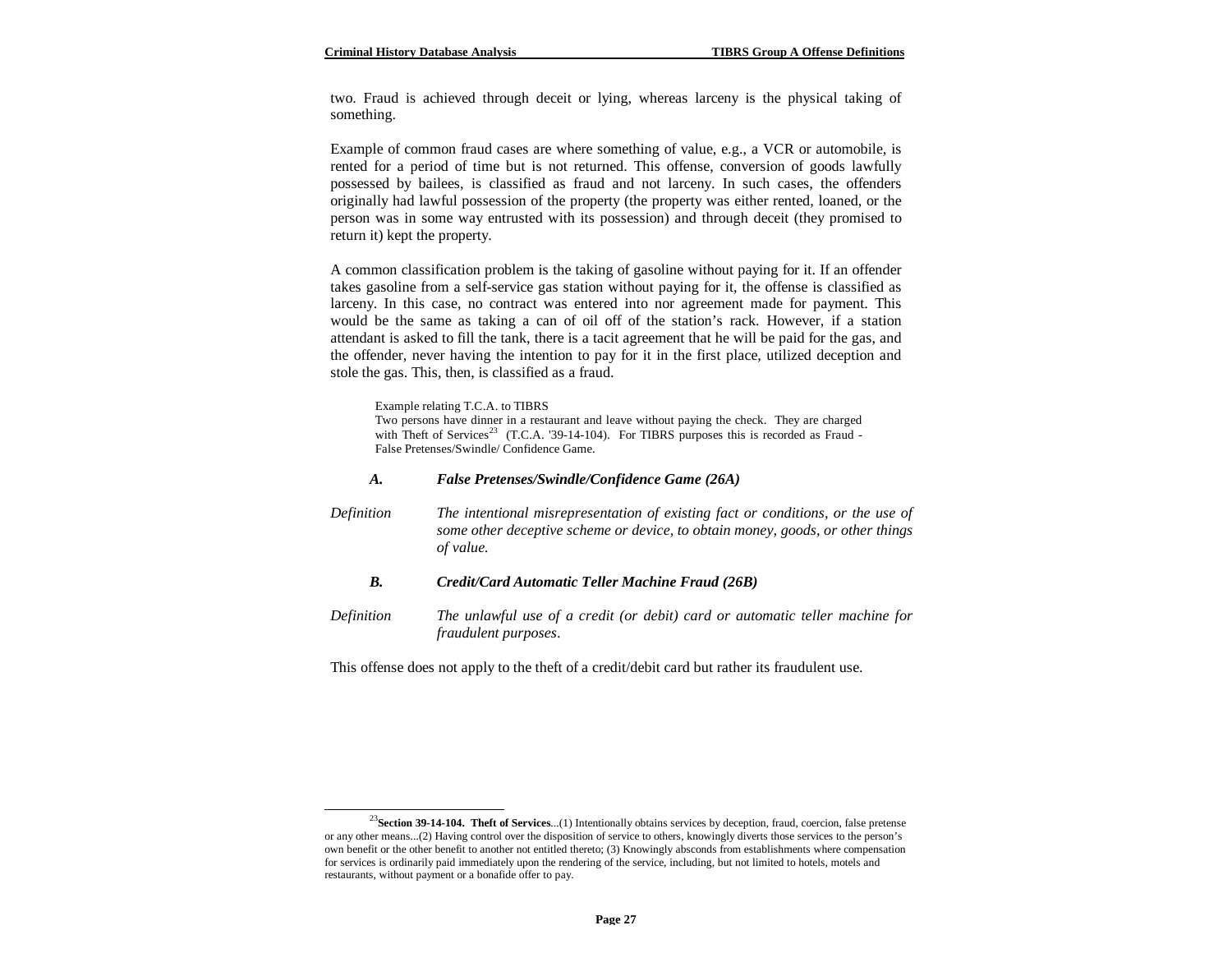# *C. Impersonation (26C)*

| Definition | Falsely representing one's identity or position, and acting in the character or<br>position thus unlawfully assumed, to deceive others and thereby gain a profit<br>or advantage, enjoy some right or privilege, or subject another person or entity<br>to an expense, charge, or liability which would not have otherwise been<br><i>incurred.</i> |
|------------|-----------------------------------------------------------------------------------------------------------------------------------------------------------------------------------------------------------------------------------------------------------------------------------------------------------------------------------------------------|
| D.         | Welfare Fraud (26D)                                                                                                                                                                                                                                                                                                                                 |
| Definition | The use of deceitful statements, practices, or devices to unlawfully obtain<br><i>welfare benefits.</i>                                                                                                                                                                                                                                             |
| E.         | Wire Fraud (26E)                                                                                                                                                                                                                                                                                                                                    |
| Definition | The use of an electric or electronic communications facility to intentionally<br>transmit a false and/or deceptive message in furtherance of a fraudulent                                                                                                                                                                                           |

This classification applies to those cases where telephone, teletype, micro-relay facilities, etc., are used in the commission or furtherance of a fraud.

# *11. Gambling Offenses*

*activity.*

| Definition | To unlawfully bet or wager money or something else of value; assist, promote,      |
|------------|------------------------------------------------------------------------------------|
|            | or operate a game of chance for money or some other stake; possess or              |
|            | transmit wagering information; manufacture, sell, purchase, possess, or            |
|            | <i>transport gambling equipment, devices, or goods; or tamper with the outcome</i> |
|            | of a sporting event or contest to gain a gambling advantage.                       |

## *A. Betting/Wagering (39A)*

*Definition To unlawfully stake money or something else of value on the happening of an uncertain event or on the ascertainment of a fact in dispute.*

## *B. Operating/Promoting/Assisting Gambling (39B)*

*Definition To unlawfully operate, promote, or assist in the operation of a game of chance, lottery, or other gambling activity*.

#### *C. Gambling Equipment Violations (39C)*

*Definition To unlawfully manufacture, sell, buy, possess, or transport equipment, devices, and/or goods used for gambling purposes.*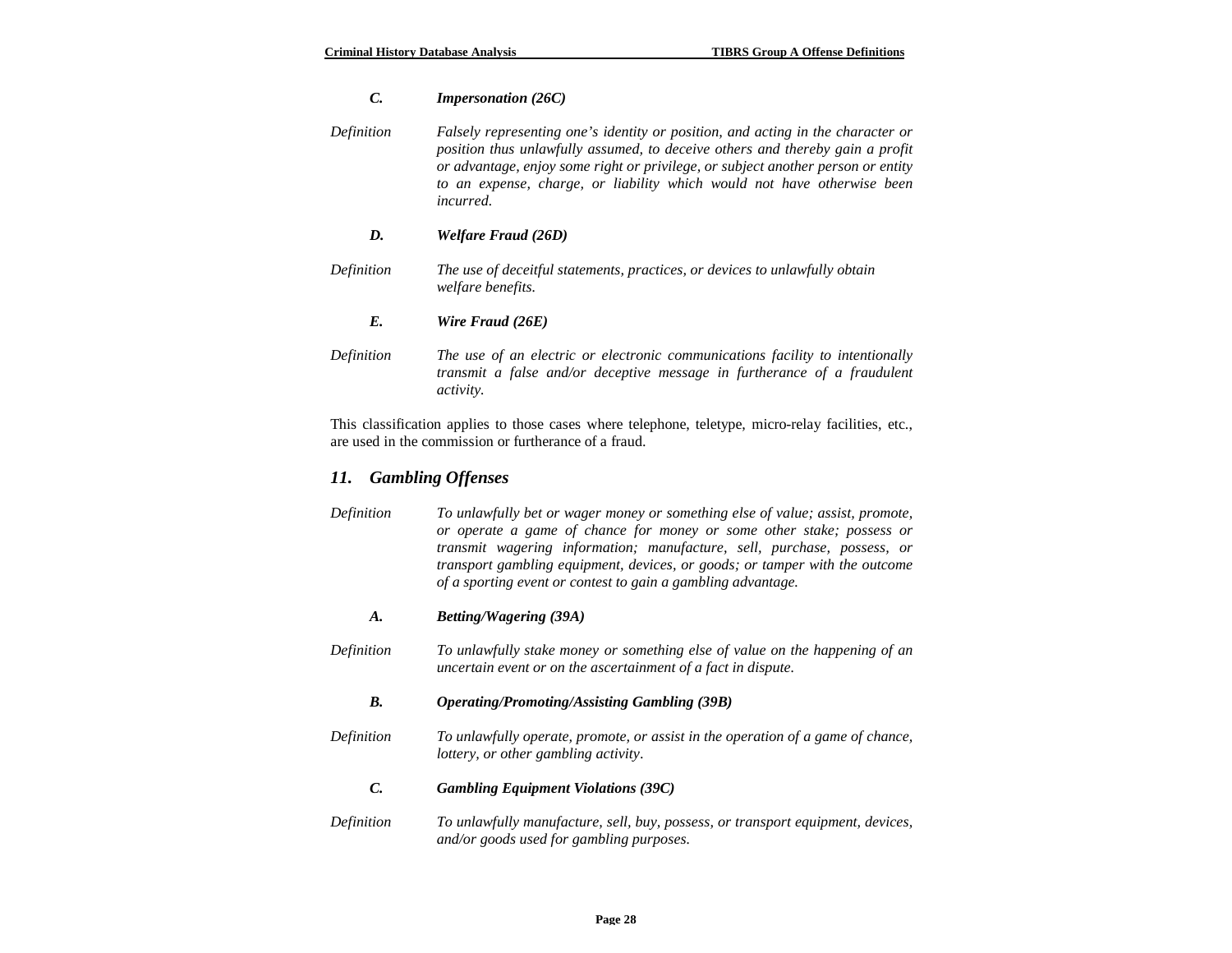## *D. Sports Tampering (39D)*

*Definition To unlawfully alter, meddle in, or otherwise interfere with a sporting contest or event for the purpose of gaining a gambling advantage.*

This offense includes engaging in bribery for gambling purposes. For example, if a jockey was bribed to lose a horse race, it would be reported as Sports Tampering, not Bribery.

Note: While explicit definitions are provided for most Group A crimes, some, such as Gambling Offenses, depend on the violation of locally established statutes.

# *12. Homicide Offenses*

| Definition |  | The killing of one human being by another. |
|------------|--|--------------------------------------------|

#### *A. Murder and Non-negligent Manslaughter (09A)*

*Definition The willful (non-negligent) killing of one human being by another.*

As a general rule, any death due to injuries received in a fight, argument, quarrel, assault, or commission of a crime is classified in this category. Although offenders may be charged with lesser offenses, e.g., manslaughter, if the killing was willful or intentional it must be reported as Murder and Non-negligent Manslaughter. The findings of a court, coroner's inquest, etc., do not affect the reporting of offenses in this category; these are law enforcement statistics.

Suicides, accidental deaths, assaults to murder, traffic fatalities, and attempted murders are not classified as Murder and Non-negligent Manslaughter. Situations where a victim dies of a heart attack as a result of a robbery or witnessing a crime likewise do not meet the criteria for inclusion in this classification. An offender cannot in fact, cause a heart attack at will. Even in instances where an individual is known to have a weak heart, there is no assurance that an offender can cause sufficient emotional or physical stress to guarantee the victim will suffer a fatal heart attack. Suicides, traffic fatalities, and fetal deaths are totally excluded from the TIBRS Program, while some accidental deaths are counted as Negligent Manslaughter. Assaults to murder and attempted murders are classified as Aggravated Assaults.

### *B. Negligent Manslaughter (09B)*

*Definition The killing of another person through negligence. Included in this offense are killings resulting from hunting accidents, gun cleaning, children playing with guns, etc. Not included are deaths of persons due to their own negligence; accidental deaths not resulting from gross negligence; and accidental traffic fatalities. Again, the subsequent findings of a court, coroner's inquest, etc., do not affect the reporting of offenses in this category; these are law enforcement statistics.*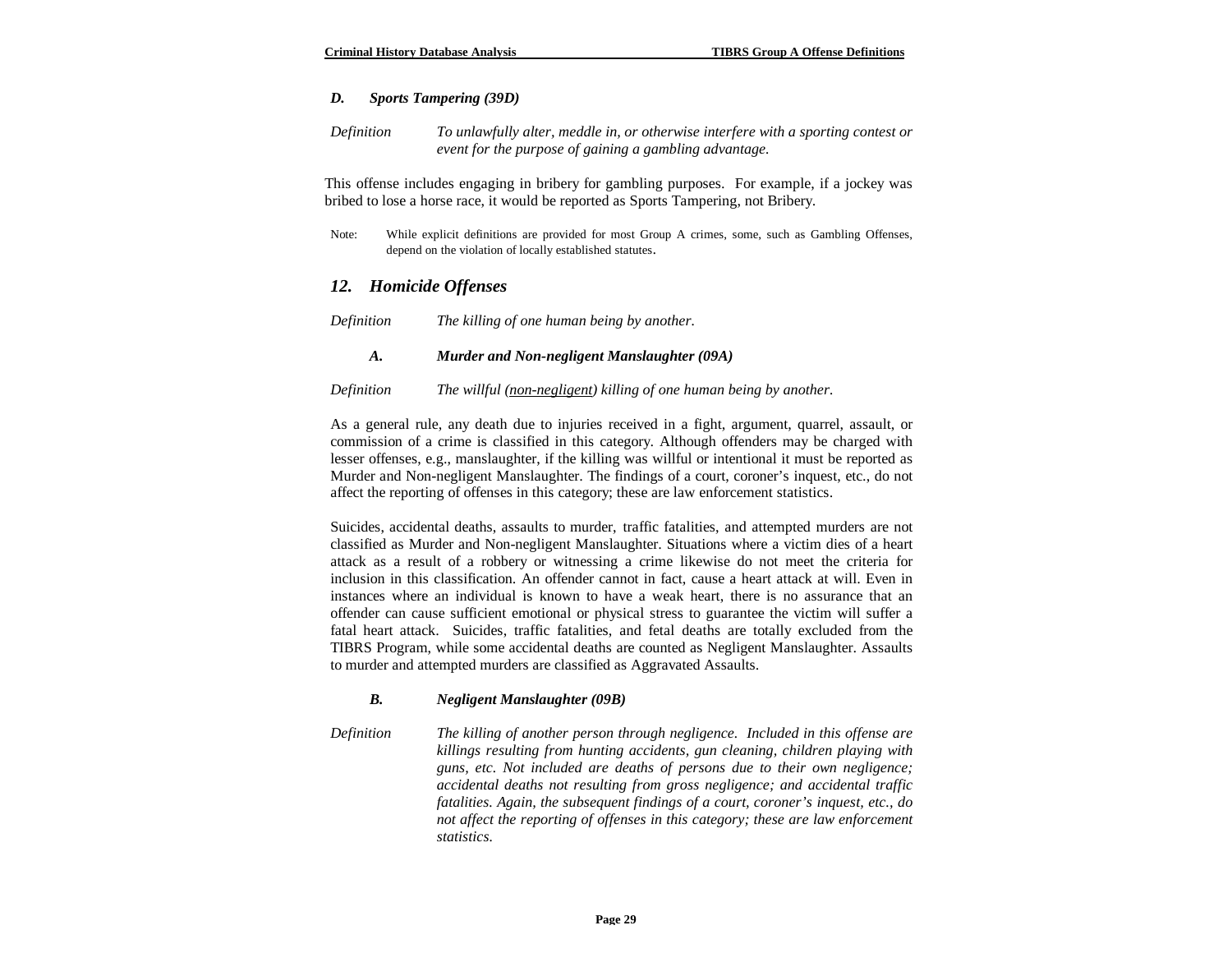Example relating T.C.A. to TIBRS

A person was cleaning his gun when it went off and killed another person in the room. The person was charged with Reckless Homicide<sup>24</sup> (T.C.A. '39-13-215). This is classified as Negligent Manslaughter for TIBRS purposes.

#### *C. Justifiable Homicide (09C)*

 $\overline{a}$ 

*Definition The killing of a perpetrator of a serious criminal offense by a peace officer in the line of duty; or the killing, during the commission of a serious criminal offense, of the perpetrator by a private individual.*

Justifiable homicide is not an actual offense and is not included in an agency's crime counts. A serious criminal offense is a felony or high misdemeanor. Do not count a killing as justifiable or excusable solely on the basis of self-defense or the action of a coroner, prosecutor, grand jury, or court. The willful killing of one individual by another is being reported, not the criminal liability of the person or persons involved. For TIBRS purposes, crime determinations and counts are based on law enforcement investigations.

In the original or summary UCR system, justifiable homicides were reported as murders and then unfounded. In TIBRS, since the offenses are recorded as justifiable homicides initially, they should not be unfounded. They will be tallied separately and maintained apart from the murder counts.

Justifiable homicide, by definition, often occurs in conjunction with other offenses. The crime that was being committed when the justifiable homicide took place must be reported as a separate incident. These guidelines are based on the definition of an incident which requires that all of the offenders act in concert It cannot be said that the criminal killed justifiably acted in concert with the police officer or civilian who killed him; nor that the police officer or civilian who killed the criminal acted in concert with the criminal in committing the offense that gave rise to the justifiable homicide. Therefore, justifiable homicide cases involve two criminal incidents rather than one.

If the justified killer (officer or civilian) committed another offense in connection with the justifiable homicide (e.g., illegal possession of the gun he/she used) that offense would constitute a third incident.

### *13. Kidnapping/Abduction (100)*

*Definition The unlawful seizure, transportation, and/or detention of a person against his/her will, or of a minor without the consent of his/her custodial parent(s) or legal guardian*.

This offense includes not only kidnapping and abduction, but hostage situations as well. Although the object of a kidnapping may be to obtain money or property, this category is intended to capture information only on the persons actually kidnapped or abducted, not those

<sup>24</sup>**Section 39-13-215. Reckless Homicide.** (a) Reckless homicide is a reckless killing by another.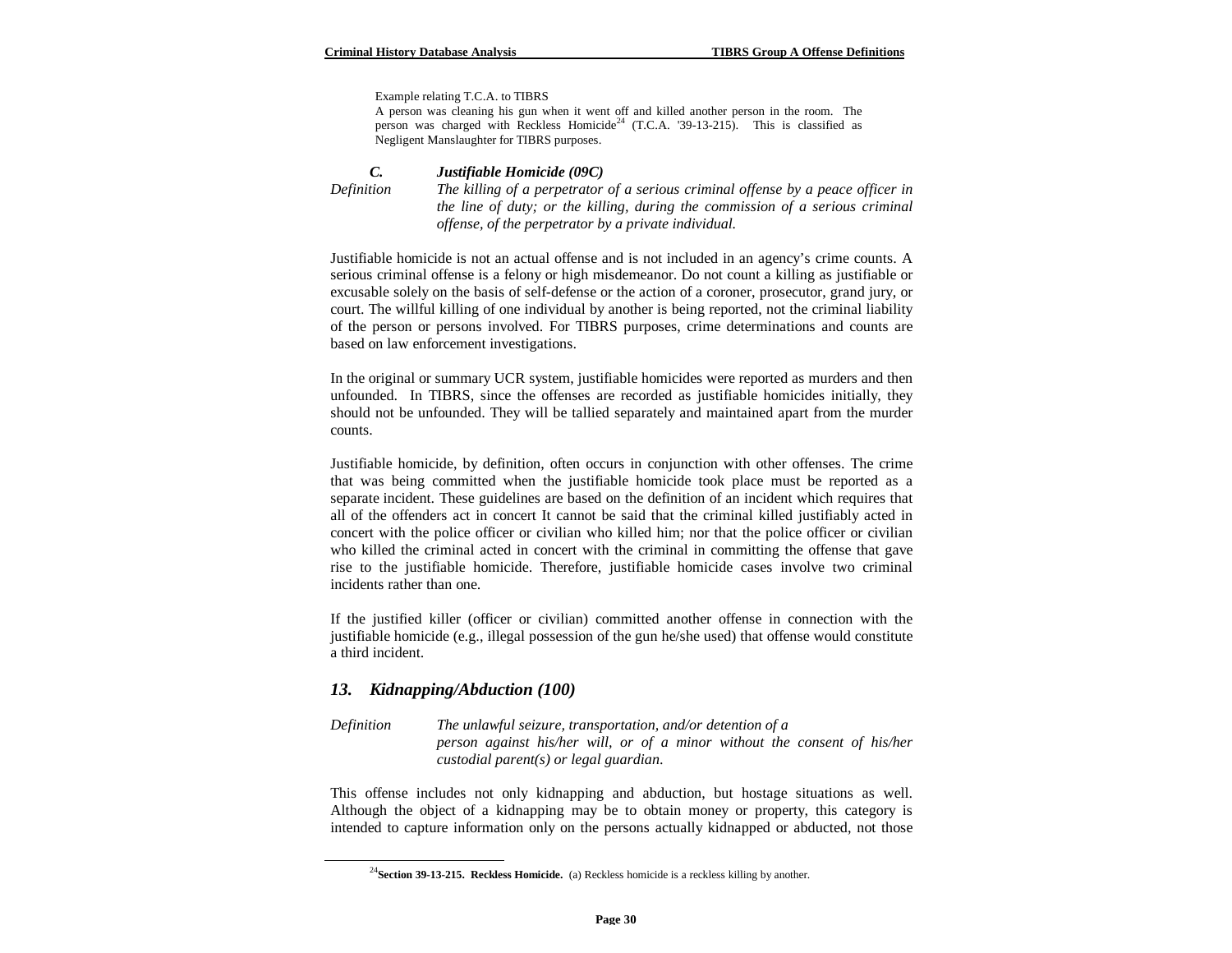persons or organizations paying ransoms. Therefore, for each kidnapping incident, report as victims only those persons taken or detained against their will.

Example relating T.C.A. to TIBRS

A victim is kidnapped and beaten severely with a blunt object. The offender is arrested and charged with Especially Aggravated Kidnapping<sup>25</sup> (T.C.A. '39-13-305). For TIBRS purposes the offenses of both Kidnapping and Assault will be reported since assault is also involved.

# *14. Larceny/Theft Offenses*

*Definition The unlawful taking, carrying, leading, or riding away of property from the possession, or constructive possession, of another person.*

Larceny and theft mean the same thing in TIBRS. Motor vehicle theft is not included and is counted separately because of the great volume of such thefts. Local offense classifications such as grand theft, A petty larceny, felony larceny, or misdemeanor larceny have no bearing on the fact that each distinct operation of larceny is reported as one offense for TIBRS purposes. Also, all larceny offenses are reported regardless of the value of the property stolen.

Do not classify embezzlement; fraudulent conversion of entrusted property; conversion of goods lawfully possessed by bailees; counterfeiting; obtaining money by false pretenses; larceny by check; larceny by bailee; and check fraud as larceny offenses. Each of the aforementioned crimes falls within other offense categories.

#### *A. Pocket-Picking (23A)*

 $\overline{a}$ 

#### *Definition The theft of articles from another persons physical possession by stealth where the victim usually does not become immediately aware of the theft.*

This type of theft includes removal of such items as wallets from women's purses and men's pockets and usually occurs in a crowd, public conveyance, or other similar situation to disguise the activity. Theft from a person in an unconscious state, including drunks, should also be classified as Pocket-Picking. However, if the victim is manhandled or force beyond simple jostling is used to overcome the resistance of the victim, the offense becomes strong-arm robbery.

<sup>25</sup>**Section 39-13-305. Especially Aggravated Kidnapping.** (1) Accomplished with a deadly weapon or by display of any article used or fashioned to lead the victim to reasonably believe it to be a deadly weapon; (2) Where the victim was under the age of 13 at the time of removal or confinement; (3) Committed to hold the victim for ransom or reward, or as a shield or hostage; or (4) Where the victim suffers serious bodily injury.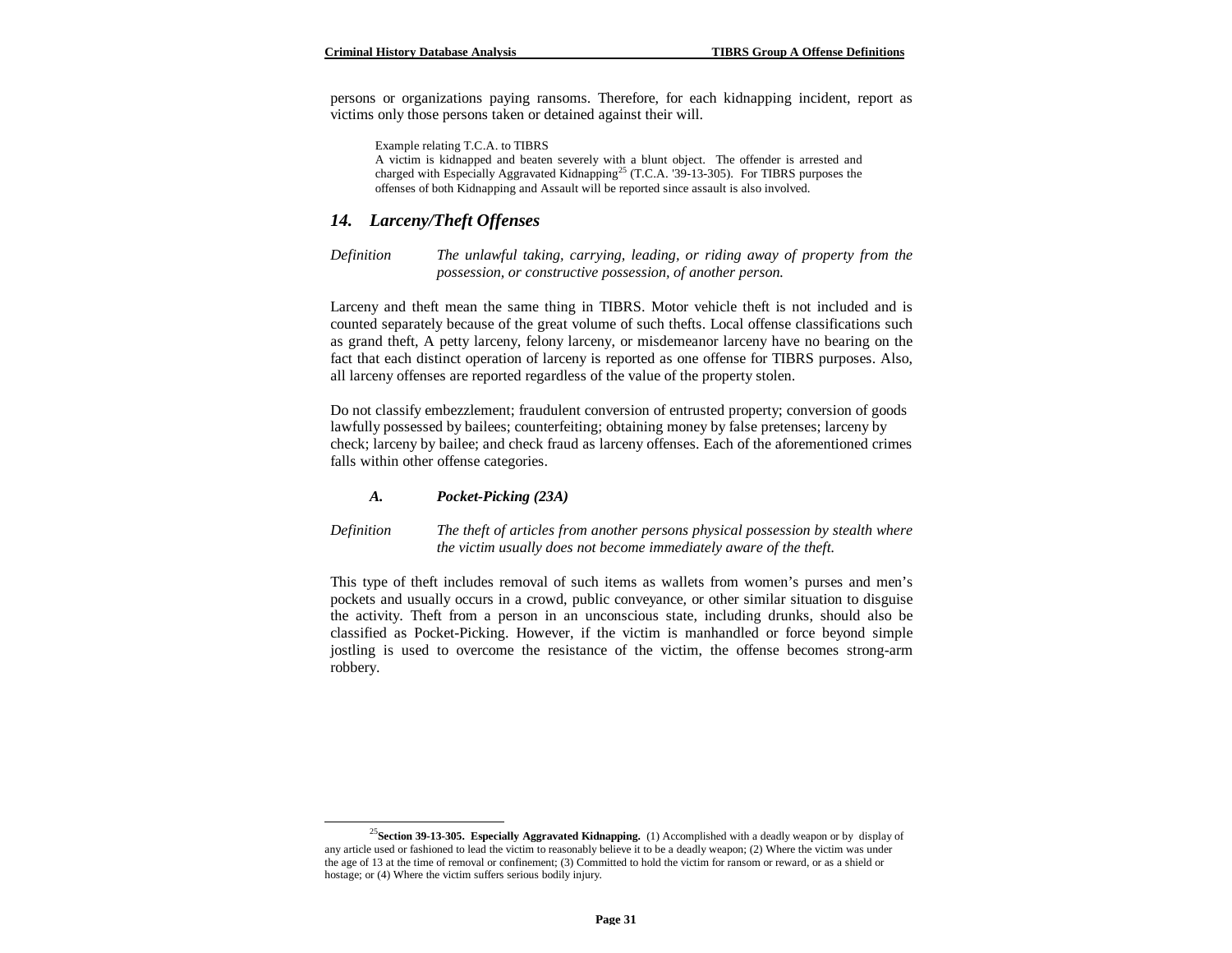## *B. Purse-Snatching (23B)*

*Definition* The grabbing or snatching of a purse, handbag, etc., from the physical possession of another person.

If more force is used than is actually necessary to snatch the purse from the grasp of the person, or if the victim resists the theft in any way, then robbery has occurred. Also, cases in which a purse or some other item of value is left unattended and is stolen should not be classified as a Purse-Snatching. This offense would be properly classified as a theft from a building, from a motor vehicle, or other appropriate larceny category.

### *C. Shoplifting (23C)*

*Definition The theft, by someone other than an employee of the victim, of goods or merchandise exposed for sale.*

This violation assumes that the offender had legal access to the premises, and thus, no trespass or unlawful entry was involved. This offense includes thefts of merchandise displayed as part of the stock-in-trade outside buildings, such as department stores, hardware stores, supermarkets, fruit stands, gas stations, etc.

### *D. Theft from Building (23D)*

*Definition A theft from within a building which is either open to the general public or where the offender has legal access.*

Do not include shoplifting and thefts from coin-operated devices or machines within open buildings; these are other specific larceny types. Thefts from buildings include those from such places as churches, restaurants, schools, libraries, public buildings, and other public and professional offices during the hours when such facilities are open to the public. A theft from a structure, accompanied by a breaking or unlawful entry (trespass) without breaking, should be reported as burglary and not larceny.

### *E. Theft from Coin-Operated Machine or Device (23E)*

*Definition A theft from a machine or device which is operated or activated by the use of coins.*

Some examples of such machines are candy, cigarette, and food vending machines; telephone coin-boxes; parking meters; pinball machines; or washers and dryers located in Laundromats where no breaking or illegal entry of the building is involved.

If a building was broken into or illegally entered and a coin-operated machine in the building was rifled for money and/or merchandise, the matter would be classified as burglary.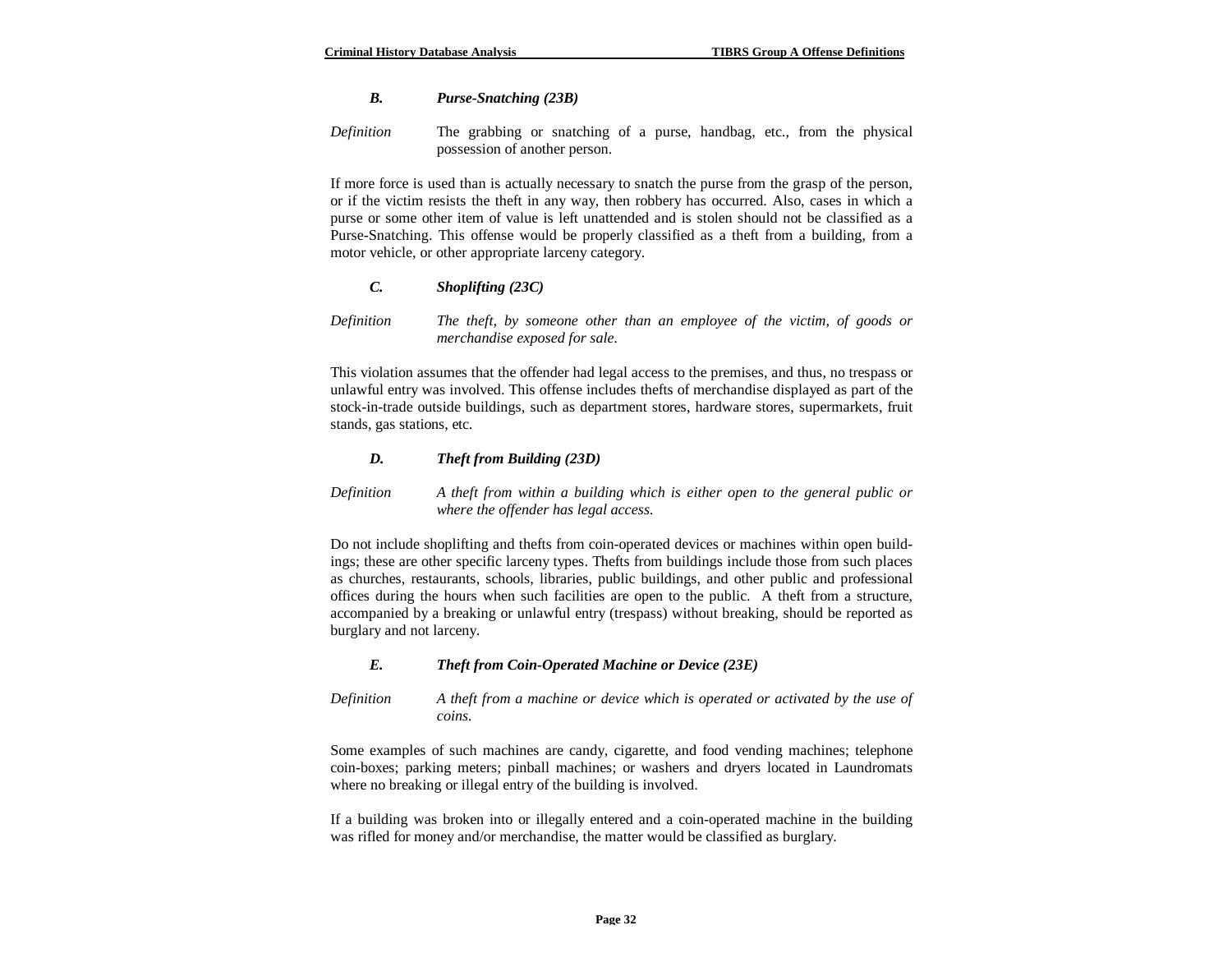#### *F. Theft from Motor Vehicle (23F)*

#### *Definition The theft of articles from a motor vehicle, whether locked or unlocked.*

This type of larceny includes thefts from automobiles, trucks, truck trailers, buses, motorcycles, motor homes, or other recreational vehicles. It also includes thefts from any area in the automobile or other vehicle, e.g., the trunk, glove compartment, or other enclosure. Some of the items stolen in this type of theft are cameras, suitcases, wearing apparel, packages, etc., which are not an integral part of the vehicle. Do not include items that are automobile accessories, as they fall under Theft of Motor Vehicle Parts or Accessories.

#### **Note: Certain state statutes might interpret thefts from motor vehicles as burglaries. For TIBRS purposes, these thefts must be classified as larcenies.**

If a theft from a motor vehicle occurs in conjunction with a motor vehicle theft, the incident will most often be reported as a motor vehicle theft with the stolen property recorded within the appropriate property-type categories. If, however, the reporting jurisdiction determines that the real object of the theft was the contents, rather than the vehicle, two offenses can be reported, the vehicle theft and the theft from the vehicle. For example, if an automobile with a coat in the back seat is stolen, the offense would be reported as Motor Vehicle Theft and the coat accounted for as property stolen in connection with the automobile theft. The theft of a tractor-trailer (truck) containing a shipment of televisions can, however, be reported as two offenses if in the judgement of the reporting agency the real object of the theft was the televisions, e.g., the truck is found abandoned and empty not far from the scene of the theft.

In larceny situations where both motor vehicle parts and accessories and articles from the motor vehicle are stolen, report the offense resulting in the greatest value of property loss. Report all of the property stolen.

#### *G. Theft of Motor Vehicle Parts or Accessories (23G)*

*Definition The theft of any part or accessory affixed to the interior or exterior of a motor vehicle in a manner which would make the item an attachment of the vehicle or necessary for its operation*.

Thefts of motors, transmissions, radios, heaters, hubcaps and wheel covers, manufacturers emblems, license plates, radio antennas, side-view mirrors, gasoline, tape decks, CB radios, radar detectors, etc., are included in this larceny type. If items being transported in the vehicle are stolen, the offense should be classified as Theft From Motor Vehicle.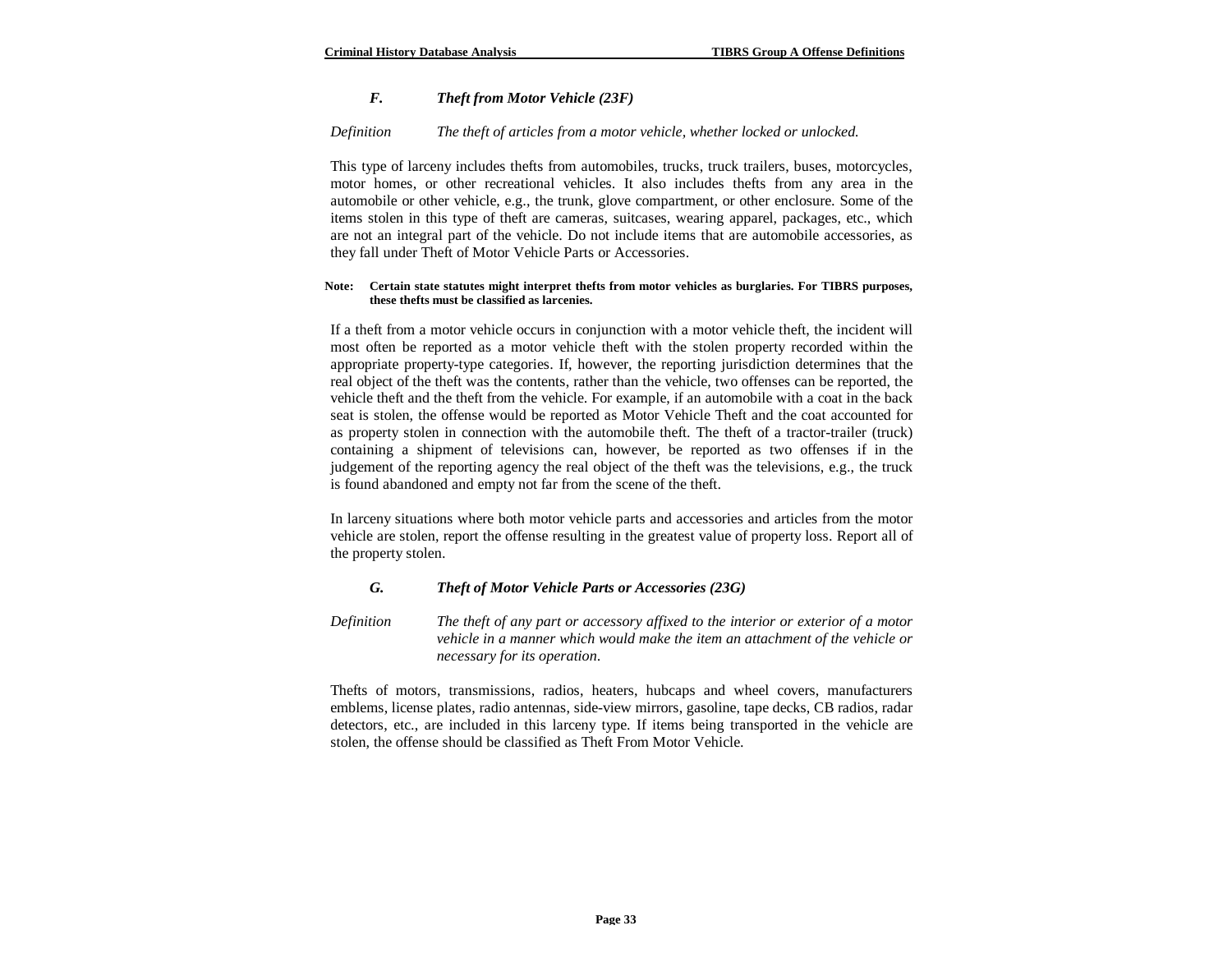#### *H. All Other Larceny (23H)*

*Definition All thefts which do not fit any of the definitions of the specific subcategories of Larceny/Theft listed above.*

This offense includes thefts from fenced enclosures. Thefts of bicycles, boats, bulldozers, airplanes, animals, lawn mowers, lawn furniture, hand tools, and farm and construction equipment are also included where no breaking or entering of a structure is involved.

Additionally, the illegal entry of a tent, tent trailer, or travel trailer used for recreational purposes, followed by a theft or attempted theft, should be counted as All Other Larceny. Yet another example is the taking of gasoline from a self-service gas station and leaving without paying.

## *15. Motor Vehicle Theft (240)*

*Definition The theft of a motor vehicle*.

A motor vehicle is defined for TIBRS purposes as a self-propelled vehicle that runs on land surface and not on rails and which fits one of the following property descriptions:

- Automobiles Sedans, coupes, station wagons, convertibles, taxicabs, or other similar motor vehicles, which serve the primary purpose of transporting people.
- Buses Motor vehicles which are specifically designed (but not necessarily used) to transport groups of people on a commercial basis.
- Recreational Vehicles Motor vehicles which are specifically designed (but not necessarily used) to transport people and also provide them temporary lodging for recreational purposes.
- Trucks Motor vehicles which are specifically designed (but not necessarily used) to transport cargo on a commercial basis.
- Other Motor Vehicles Any other motor vehicles, e.g., motorcycles, motor scooters, trail bikes, mopeds, snowmobiles, golf carts, whose primary purpose is to transport people.

Classify as Motor Vehicle Theft all cases where automobiles are taken by persons not having lawful access even though the vehicles are later abandoned; including joyriding.

Do not include the taking of a vehicle for temporary use when prior authority has been granted or can be assumed, such as in family situations; or unauthorized use by chauffeurs and others having lawful access to the vehicle. Other Group A offenses may, however, have occurred in these situations. For example, if a chauffeur steals a car entrusted to his care, embezzlement should be reported.

#### *16. Pornography/Obscene Material (370)*

*Definition The violation of laws or ordinances prohibiting the manufacture, publishing, sale, purchase, or possession of sexually explicit material, e.g., literature, photographs, etc.*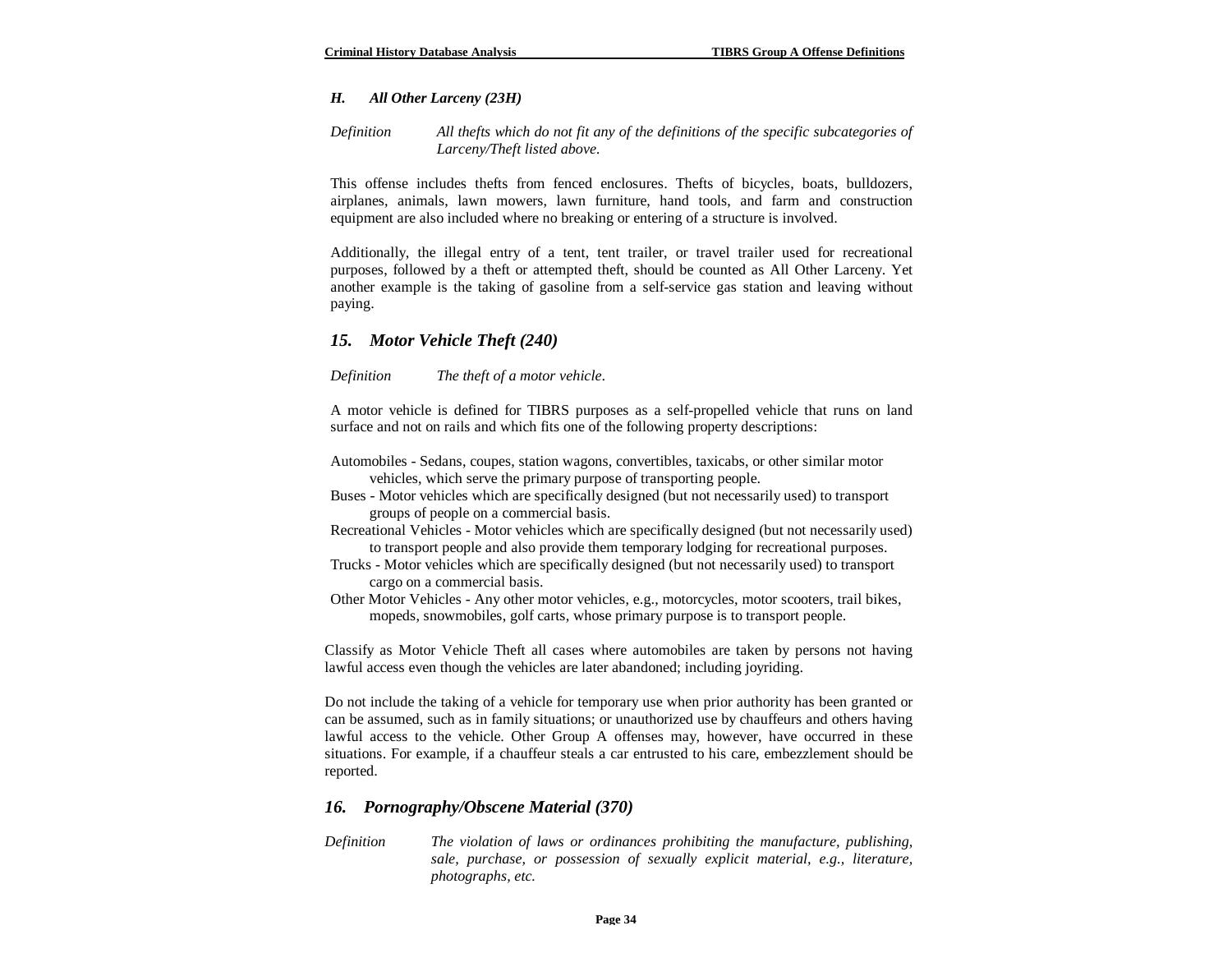# *17. Prostitution Offenses*

| Definition | To unlawfully engage in or promote sexual activities for profit.                                                                                                                                                                                                        |
|------------|-------------------------------------------------------------------------------------------------------------------------------------------------------------------------------------------------------------------------------------------------------------------------|
| A.         | <b>Prostitution</b> (40A)                                                                                                                                                                                                                                               |
| Definition | To unlawfully engage in sexual relations for profit.                                                                                                                                                                                                                    |
| В.         | <b>Assisting or Promoting Prostitution (40B)</b>                                                                                                                                                                                                                        |
| Definition | To solicit customers or transport persons for prostitution purposes; to own,<br>manage, or operate a dwelling or other establishment for the purpose of<br>providing a place where prostitution is performed; or to otherwise assist or<br><i>promote prostitution.</i> |

### *18. Robbery (120)*

*Definition The taking, or attempting to take, anything of value under confrontational circumstances from the control, custody, or care of another person by force or threat of force or violence and/or by putting the victim in fear of immediate harm.*

Robbery involves the offender taking or attempting to take something of value from a victim, aggravated by the element of force or threat of force. The victim, who usually is the owner or person having custody of the property, is directly confronted by the perpetrator and is threatened with force or is put in fear that force will be used. If there is no direct confrontation and the victim is not in fear of immediate harm, extortion should be reported. In pocket-pickings or pursesnatchings, direct confrontation does occur, but force or threat of force is absent. However, if during a purse snatching or other such crime, force or threat of force is used to overcome the active resistance of the victim, the offense is to be classified as robbery.

Cases involving pretend weapons or where the weapon is not seen by the victim but the robber claims to possess one are also classified as Robbery and the alleged weapon reported. If an immediate on-view arrest proves that there was no weapon, the offense is classified as Robbery, but the weapon is reported as none

Because some type of assault is an element of the crime of robbery, an assault should not be reported as a separate crime as long as it was performed in furtherance of the robbery. However, if the injury results in death, a homicide offense must also be reported.

In any instance of robbery, report one offense for each distinct operation. As in the case of other crimes against property, only one offense is reported regardless of the number of victims involved. The victims of a robbery include not only those persons and other entities (businesses, financial institutions, etc.) from whom property was taken, but also those persons toward whom the robber(s) directed force or threat of force in perpetrating the offense. Therefore, although the primary victim in a bank robbery would be the bank, the teller toward whom the robber pointed a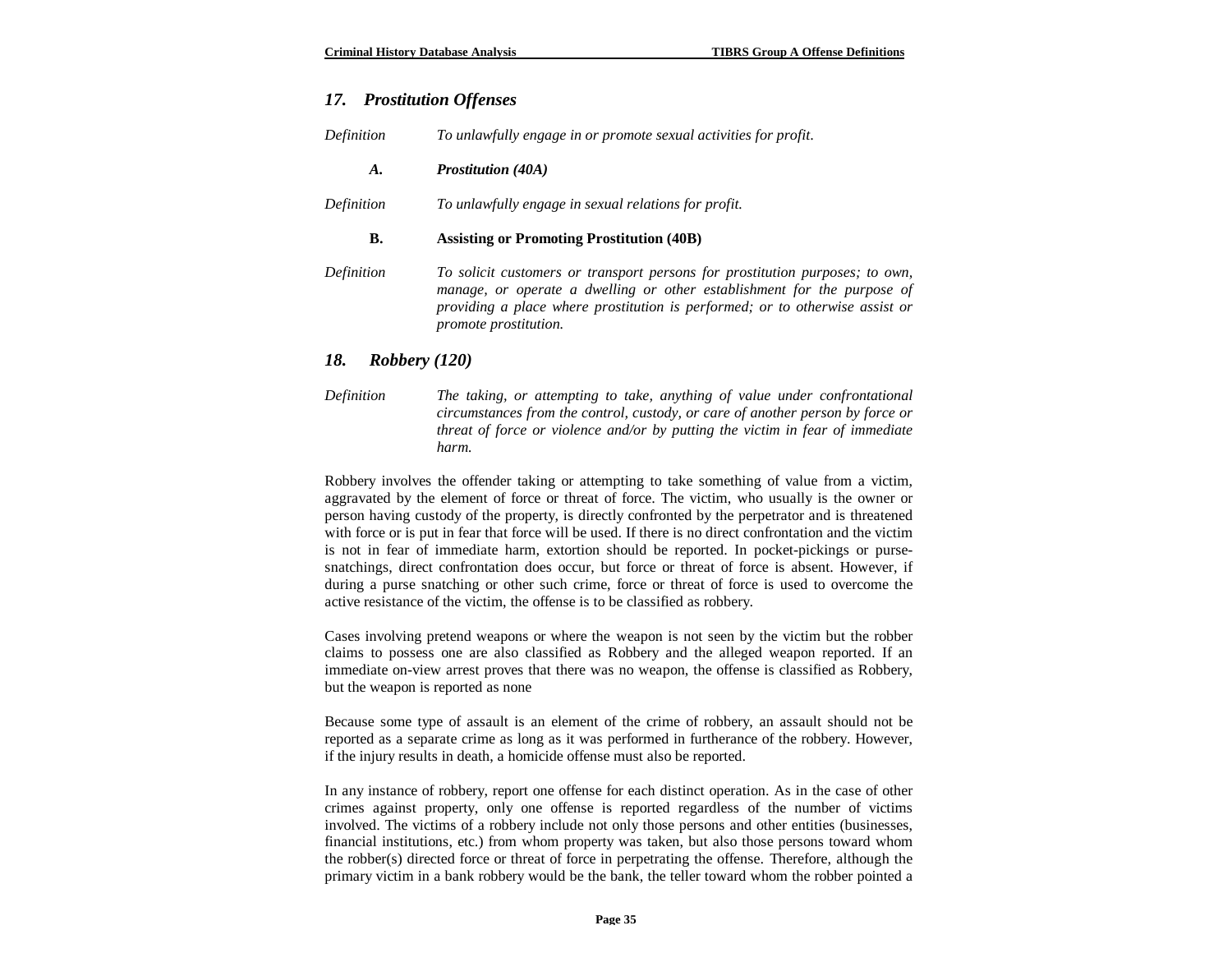gun and made a demand should also be reported as a victim, as well as any other person upon whom an assault was committed during the course of the robbery.

Example relating T.C.A. to TIBRS

During the course of robbery the victim as shot and seriously injured. The robber fled with the victim's jewelry. The offender was arrested and charged with Especially Aggravated Robbery<sup>2</sup> (T.C.A. '39-13-403). For TIBRS purposes this would be classified as a Robbery.

#### *19. Sex Offenses, Forcible*

*Definition Any sexual act directed against another person, forcibly and/or against that person's will; or not forcibly or against the person's will where the victim is incapable of giving consent.*

#### *A. Forcible Rape (11A)*

*Definition The carnal knowledge of a person, forcibly and/or against that person's will; or not forcibly or against the person's will where the victim is incapable of giving consent because of his/her temporary or permanent mental or physical incapacity (or because of his/her youth).*

This offense includes the forcible rape of both males and females. In cases where several offenders rape one person, report one Forcible Rape. Do not count the number of offenders.

If force was used or threatened, the crime should be classified as Forcible Rape regardless of the age of the victim. If no force or threat of force was used and the victim was under the statutory age of consent, the crime should be classified as Statutory Rape. The ability of the victim to give consent must be a professional determination by the law enforcement agency.

The age of the victim, of course, plays a critical role in this determination. Individuals do not mature mentally at the same rate. Certainly, no 4-year-old is capable of consenting, whereas victims aged 10 or 12 may need to be assessed within the specific circumstances.

#### *B. Forcible Sodomy (11B)*

 $\overline{a}$ 

*Definition Oral or anal sexual intercourse with another person, forcibly and/or against that persons will; or not forcibly or against the persons will where the victim is incapable of giving consent because of his/her youth or because of his/her temporary or permanent mental or physical incapacity.*

<sup>26</sup>**Section 39-13-403. Especially Aggravated Robbery.** Especially aggravated robbery is robbery...(1) accomplished with a deadly weapon; and (2) where the victim suffers serious bodily injury.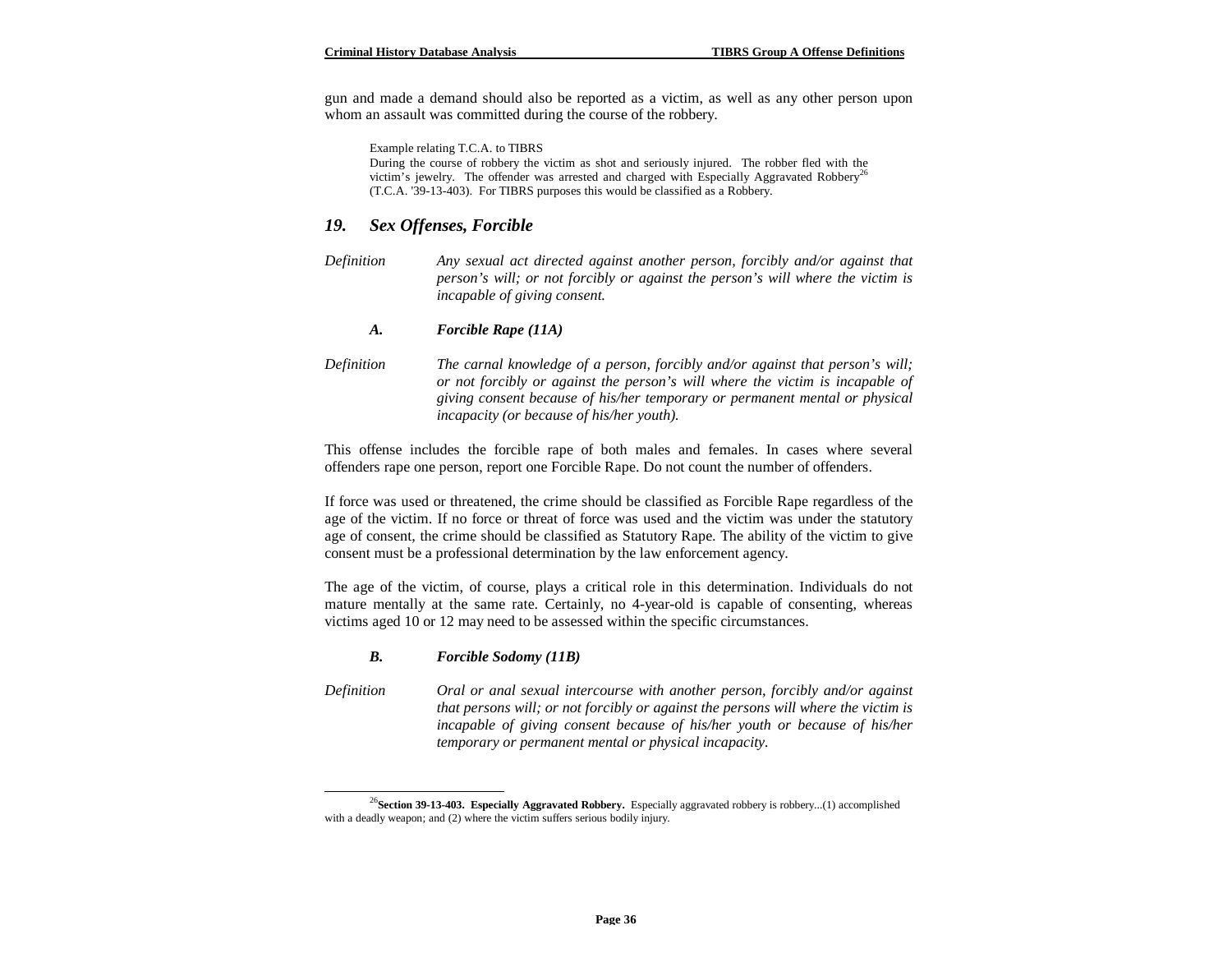Example relating T.C.A. to TIBRS

A person is forced to participate in an act of sodomy. The offender is charged with Rape<sup>27</sup> (T.C.A. '39-13-503). For TIBRS purposes since an act of sodomy was involved, Forcible Sodomy is the offense.

If a victim is raped and sodomized in one incident, then both offenses should be reported.

#### *C. Sexual Assault With An Object (11C)*

*Definition To use an object or instrument to unlawfully penetrate, however, slightly, the genital or anal opening of the body of another person, forcibly and/or against that persons will; or not forcibly or against the persons will where the victim is incapable of giving consent because of his/her youth or because of his/her temporary or permanent mental or physical incapacity.*

An object or an instrument is anything used by the offender other than the offender's genitalia. Examples are a finger, bottle, handgun, stick, etc.

#### *D. Forcible Fondling (11D)*

*Definition The touching of the private body parts of another person for the purpose of sexual gratification, forcibly and/or against that person's will; or, not forcibly or against the person's will where the victim is incapable of giving consent because of his/her youth or because of his/her temporary or permanent mental incapacity.*

# *20. Sex Offenses, Non-forcible*

 $\overline{a}$ 

| Definition | Unlawful, non-forcible sexual intercourse.                                                                                                |
|------------|-------------------------------------------------------------------------------------------------------------------------------------------|
| A.         | Incest (36A)                                                                                                                              |
| Definition | Nonforcible sexual intercourse between persons who are related to each other<br>within the degrees wherein marriage is prohibited by law. |
| В.         | <b>Statutory Rape (36B)</b>                                                                                                               |
| Definition | Nonforcible sexual intercourse with a person who is under the statutory age of<br>consent.                                                |

If force was used or threatened or the victim was incapable of giving consent because of his/her youth or mental impairment, either temporary or permanent, the offense should be classified as Forcible Rape, not Statutory Rape.

<sup>27</sup>**Section 39-13-503. Rape.** (a) Rape is unlawful sexual penetration of a victim by the defendant or of the defendant by a victim accompanied by any of the following circumstances; (1) Force or coercion...(2) The sexual penetration is accomplished without the consent of the victim and the defendant knows or has reason to know at the time of the penetration that the victim did not consent; (3) The defendant knows or has reason to know that the victim is mentally defective, mentally incapacitated or physically helpless; or (4) The sexual penetration is accomplished by fraud.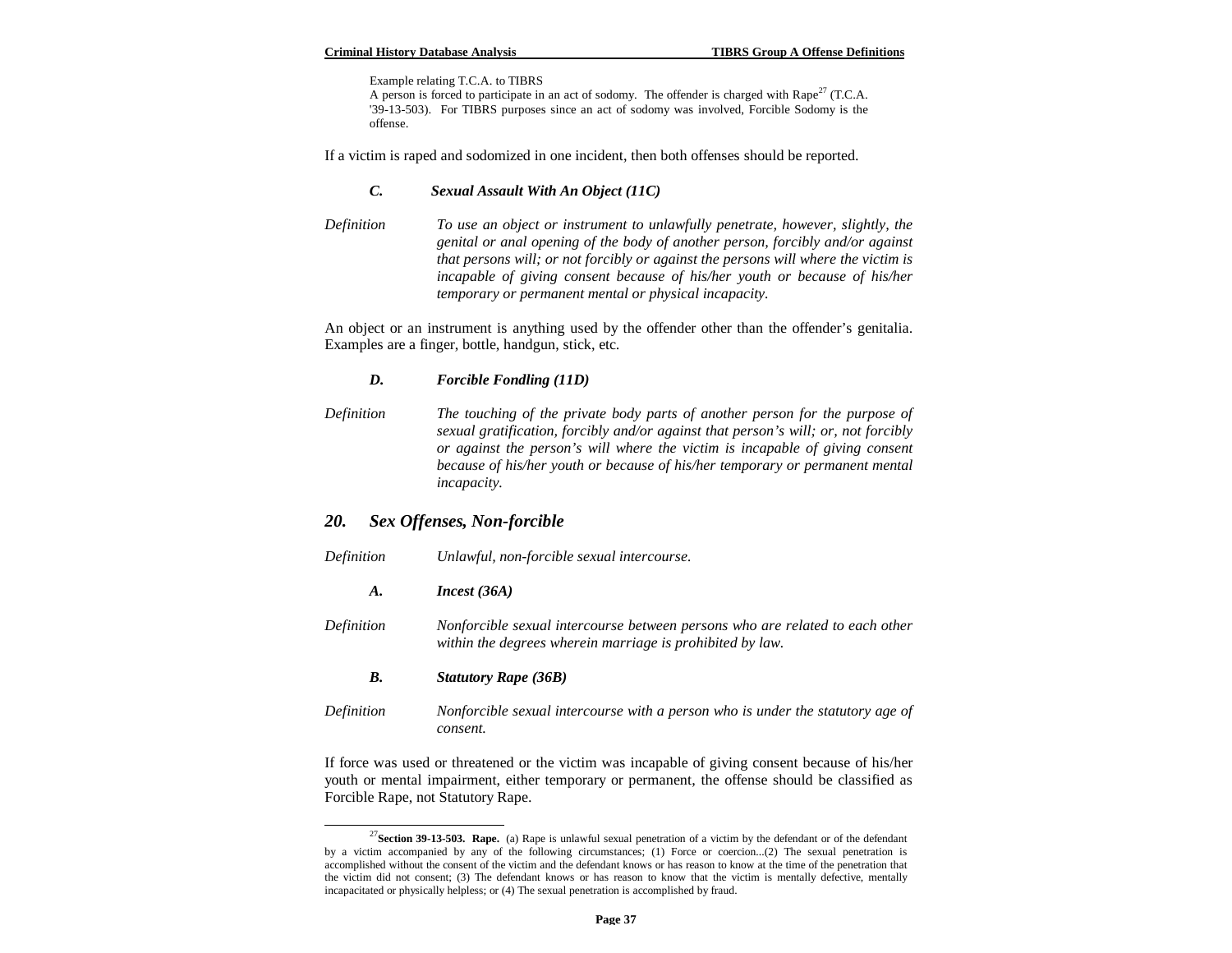Note: The victim must be between ages 13 - 17 and the offender must be at least four years older for an offense to be classified as Statutory Rape. If these conditions are not met, the offense would be classified as Rape if force was involved or not reported if it was consensual sex.

# *21. Stolen Property Offenses (280)*

*Definition Receiving, buying, selling possessing, concealing, or transporting any property with the knowledge that it has been unlawfully taken, as by burglary, embezzlement, fraud, larceny, robbery, etc.*

# *22. Weapon Law Violations (520)*

*Definition The violation of laws or ordinances prohibiting the manufacture, sale, purchase, transportation, possession, concealment, or use of firearms, cutting instruments, explosives, incendiary devices, or other deadly weapons. Include violations such as the manufacture, sale, or possession of deadly weapons; carrying deadly weapons, concealed or openly; using, manufacturing, etc., silencers; and furnishing deadly weapons to minor.*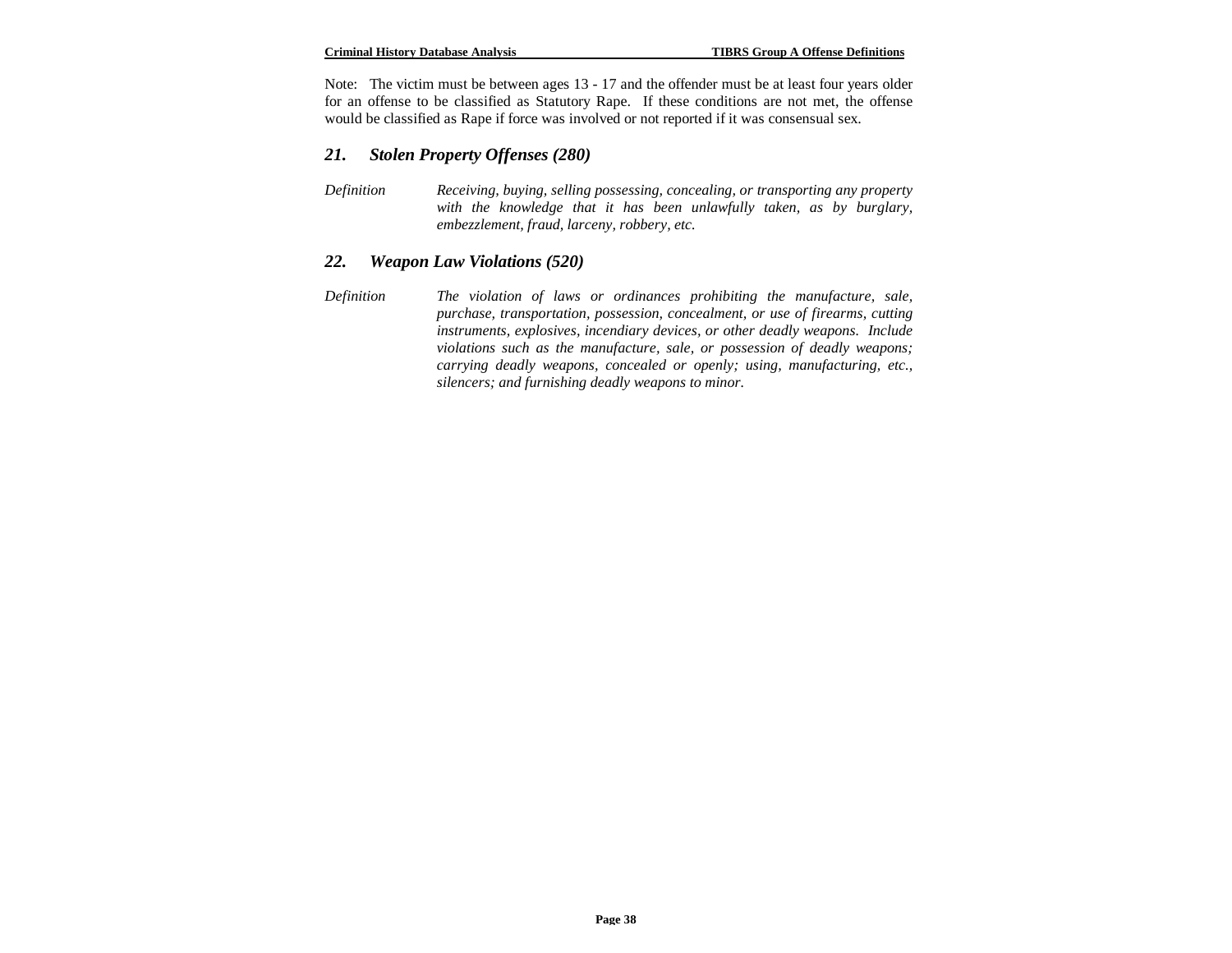# **TIBRS Group B Offense Definitions**

# *1. Bad Checks (90A)*

*Definition Knowingly and intentionally writing and/or negotiating checks drawn against insufficient or nonexistent funds.*

This offense includes fraudulent checks and insufficient funds checks but not counterfeited checks or forged checks.

# *2. Driving Under the Influence (90D)*

*Definition Driving or operating a motor vehicle or common carrier while mentally or physically impaired as the result of consuming an alcoholic beverage or using a drug or narcotic*.

This offense includes driving while intoxicated and operating a bus, train, streetcar, boat, etc., while under the influence.

The following Group B offenses categories were excluded from this study:

- 1. Curfew/Loitering/Vagrancy Violations
- 2. Disorderly Conduct
- 3. Drunkenness
- 4. Family Offenses, Non-violent
- 5. Liquor Law Violations
- 6. Peeping Tom
- 7. Runaway
- 8. Trespass of Real Property
- 9. All Other Offenses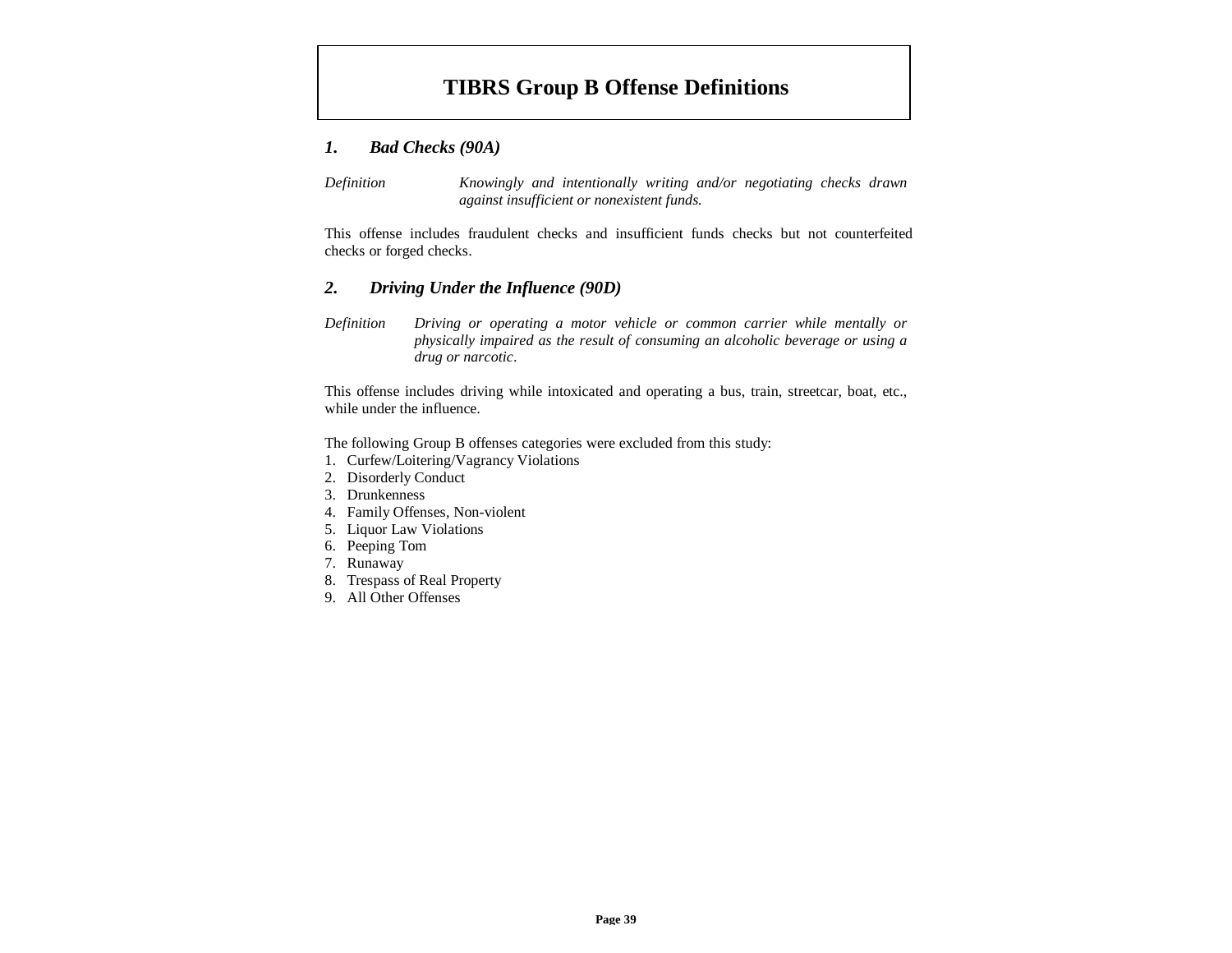# **Table of Contents**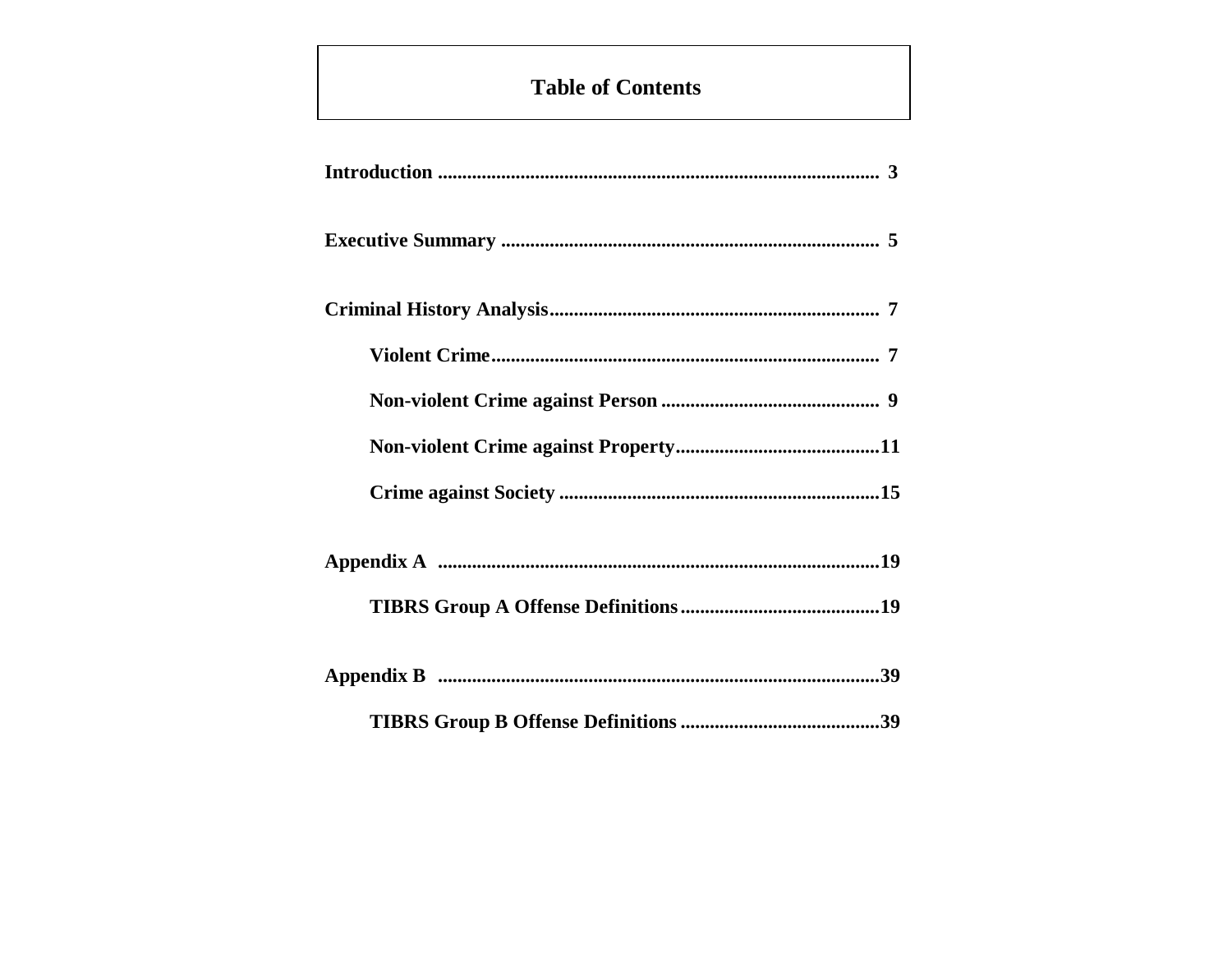# **TENNESSEE CRIMINAL HISTORY DATABASE ANALYSIS**



**PREPARED BY THE TENNESSEE BUREAU OF INVESTIGATION'S CRIME STATISTICS UNIT**